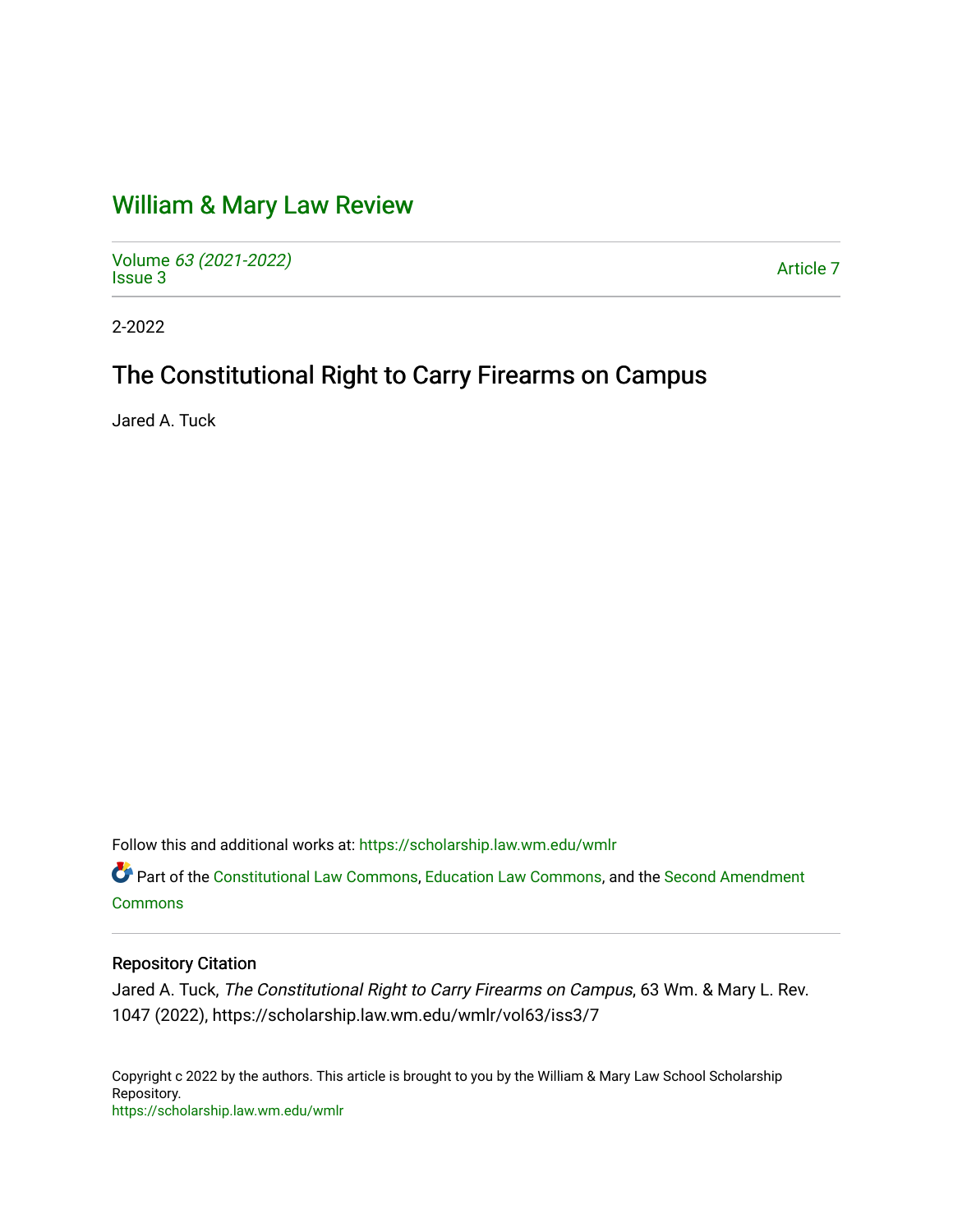# THE CONSTITUTIONAL RIGHT TO CARRY FIREARMS ON **CAMPUS**

# TABLE OF CONTENTS

|                                                                                                | 1048 |
|------------------------------------------------------------------------------------------------|------|
| I. INTERPRETING THE SECOND AMENDMENT.                                                          | 1050 |
| A. The Seminal Cases: Heller and McDonald                                                      | 1050 |
| B. Public Carry: The "Circuit Split" $\ldots \ldots \ldots \ldots \ldots$                      | 1053 |
| 1. Circuits Declaring an Individual Right to                                                   |      |
|                                                                                                | 1053 |
| 2. Circuits Assuming an Individual Right to                                                    |      |
|                                                                                                | 1054 |
| II. THE CONSTITUTIONAL RIGHT TO CARRY FIREARMS ON                                              |      |
| <b>CAMPUS</b>                                                                                  | 1056 |
| A. Heller Did Not Intend "Schools" to Include                                                  |      |
| College Campuses                                                                               | 1056 |
| B. Public Universities Are Not "Sensitive Places"                                              | 1058 |
| 1. Heller and the Home as a Non-Sensitive Place                                                | 1059 |
| 2. First Amendment Rights                                                                      | 1061 |
| C. Federal Case Law Suggests Absolute Gun Bans on                                              |      |
|                                                                                                | 1064 |
| 1. The Tiers of Scrutiny Do Not Apply to                                                       |      |
| Absolute Bans                                                                                  | 1065 |
| 2. Absolute Firearms Bans on Campus Fail Heller's                                              |      |
| Historical Method                                                                              | 1068 |
| III. HOW CAN STATES AND PUBLIC UNIVERSITIES REGULATE                                           |      |
|                                                                                                | 1072 |
| A. Likely Permissible Regulations Under Heller                                                 | 1072 |
| <b>B.</b> Likely Permissible Regulations Under Intermediate                                    |      |
| $Scrutiny \ldots \ldots \ldots \ldots \ldots \ldots \ldots \ldots \ldots \ldots \ldots \ldots$ | 1073 |
|                                                                                                | 1076 |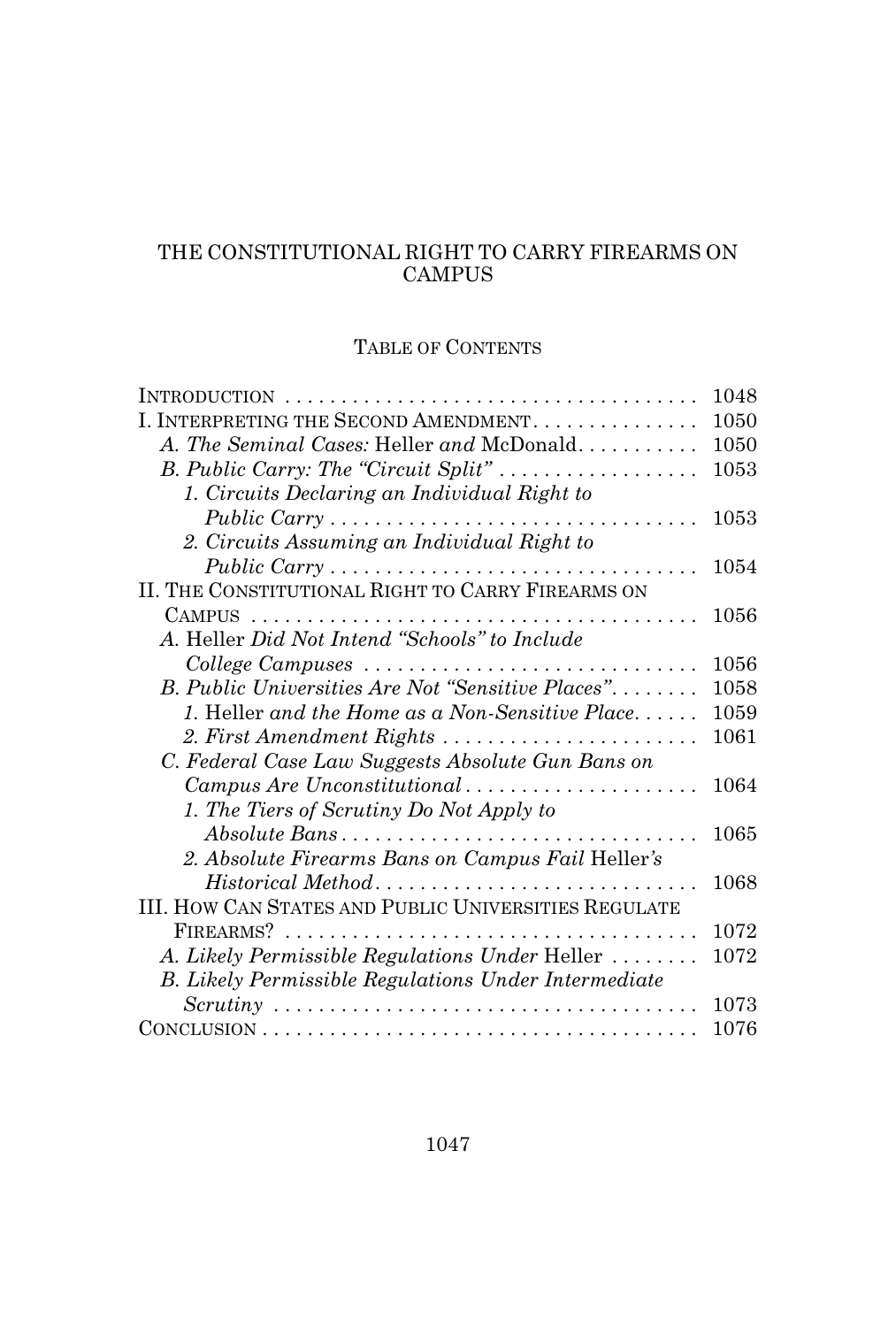#### **INTRODUCTION**

In 2007, a man used a firearm to claim thirty-three lives on the campus of Virginia Tech, a public university.<sup>1</sup> The next year, the Supreme Court of the United States recognized, for the first time in history, that individuals have the fundamental right under the Second Amendment to keep and bear arms within their homes for the purpose of self-defense.<sup>2</sup> Since 2008, federal circuit courts have either assumed or interpreted the Supreme Court's decision to extend to some sort of individual right to carry firearms in public.<sup>3</sup> For over a decade, the Supreme Court refused to weigh in on public carry;<sup>4</sup> however, the Court recently granted certiorari in *New York State Rifle & Pistol Ass'n v. Bruen* to resolve this question.<sup>5</sup> Nevertheless, the public carry issue in *Bruen* does not specifically deal with carrying firearms on college campuses.6

This begs the question, do individuals have the fundamental right under the Second Amendment to carry firearms on the campus of a public university? Additionally, can a public university totally ban firearms on its campus without impeding on the constitutional right to keep and bear arms protected by the Second Amendment? This Note will argue that individuals have a narrow, but constitutionally guaranteed, right to carry firearms on the campus of a public

<sup>1.</sup> Christine Hauser & Anahad O'Connor, *Virginia Tech Shooting Leaves 33 Dead*, N.Y. TIMES (Apr. 16, 2007), https://www.nytimes.com/2007/04/16/us/16cnd-shooting.html [https:// perma.cc/V8DN-LQTH].

<sup>2.</sup> *See* District of Columbia v. Heller, 554 U.S. 570, 635 (2008).

<sup>3.</sup> *See, e.g.*, Drake v. Filko, 724 F.3d 426, 431 (3d Cir. 2013) (assuming that the Second Amendment protects the right to carry in public).

<sup>4.</sup> *See* Rogers v. Grewal, 140 S. Ct. 1865, 1865 (2020) (denying certiorari on the public carry issue).

<sup>5.</sup> N.Y. State Rifle & Pistol Ass'n v. Corlett, 141 S. Ct. 2566, 2566 (2021) (Respondent's name changed to Bruen after Court granted the petition); Scott Neuman & Nina Totenberg, *Supreme Court to Take up 1st Major Gun Rights Case in More Than a Decade*, NPR (Apr. 26, 2021, 5:03 PM), https://www.npr.org/2021/04/26/990846329/supreme-court-to-take-up-firstmajor-gun-rights-case-in-more-than-a-decade [https://perma.cc/LA6W-ZCTL].

<sup>6.</sup> *See Corlett*, 141 S. Ct. at 2566 (granting certiorari to answer the narrow question of "[w]hether the State's denial of petitioners' applications for concealed-carry licenses for selfdefense violated the Second Amendment"); N.Y. State Rifle & Pistol Ass'n v. Beach, 818 F. App'x 99, 100 (2d Cir. 2020), *cert. granted sub nom*. N.Y. State Rifle & Pistol Ass'n v. Corlett, 141 S. Ct. 2566 (2021).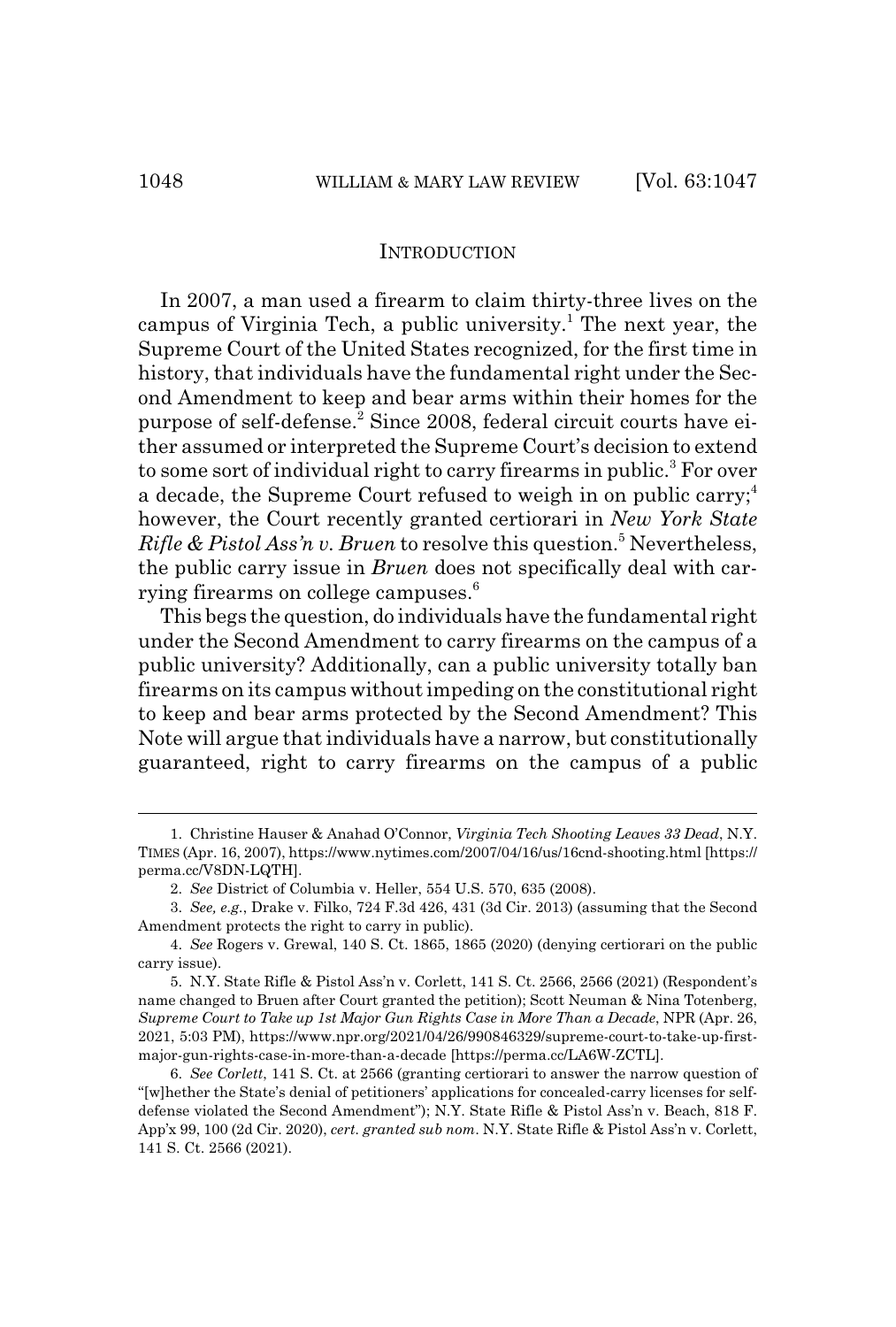university. Therefore, it is beyond the power of states and public universities to totally ban firearms from campus premises.

Part I is the backbone of this Note. Part I provides an overview of the Second Amendment and the federal case law interpreting it. This Part discusses the two most influential Supreme Court decisions on the Second Amendment: *District of Columbia v. Heller* and *McDonald v. City of Chicago*. 7 Determining the scope of the Second Amendment necessarily requires an examination of these two cases. The *Heller* opinion, although its holding is very narrow, is the most detailed guidance lower courts have when determining the Second Amendment's scope.<sup>8</sup> It is beyond the purview of this Note to examine whether *Heller* and its progeny were correctly decided. Part I will also discuss the various decisions by the federal circuit courts on the issue of carrying firearms in public and why those decisions support a fundamental right to carry in public.

Part II is the heart of this Note. Part II argues that individuals have a slim constitutional right to carry firearms on the campus of a public university. Part II then discusses why the Supreme Court in *Heller* did not intend public universities to fall within its definition of "sensitive places," although the Court specifically listed "schools and government buildings" as examples.<sup>9</sup> Part II relies on *Heller*'s text and reasoning to support this contention. This Part also uses dictionaries from around the time *Heller* was decided to parse the meaning of *Heller*'s dicta. Both *Heller*'s historical approach and First Amendment doctrine support the contention that public universities are not sensitive places. *Heller* and subsequent federal case law interpreting the Second Amendment demonstrate why absolute bans on campus carry fail constitutional muster. Consequently, individuals do not necessarily give up their constitutional right to keep and bear arms simply because they choose to step foot on the campus of a public university.

Part III is the mind of this Note. Part III describes the broad power of regulation that states, and universities, may enjoy without

<sup>7.</sup> District of Columbia v. Heller, 554 U.S. 570 (2008); McDonald v. City of Chicago, 561 U.S. 742 (2010); *see, e.g.*, Gould v. Morgan, 907 F.3d 659, 670 (1st Cir. 2018) ("The Supreme court's seminal decision in *Heller* guides our voyage.").

<sup>8.</sup> However, the Court is likely to provide additional guidance this term. *See Corlett*, 141 S. Ct. at 2566.

<sup>9.</sup> *See Heller*, 554 U.S. at 626-27.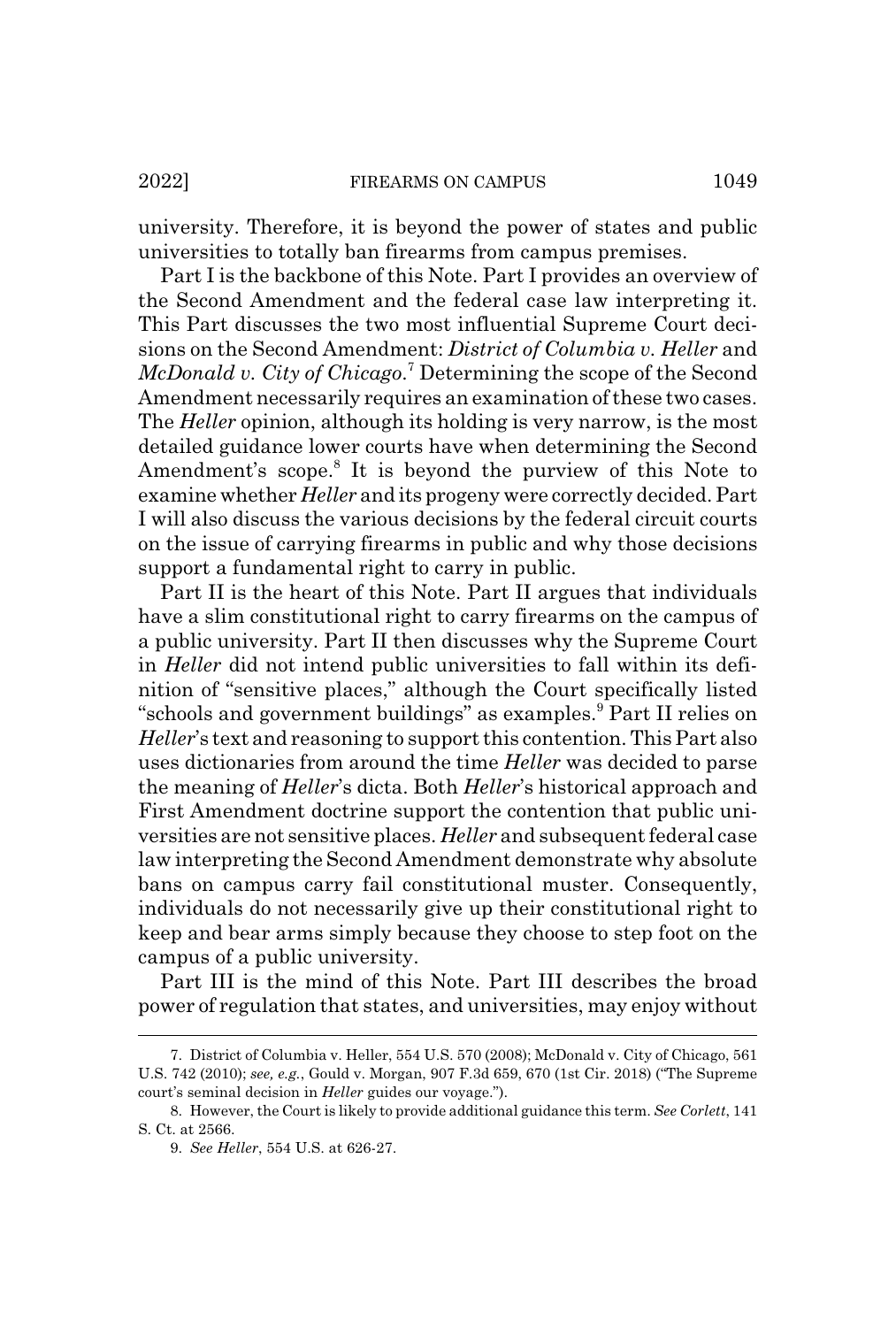## 1050 WILLIAM & MARY LAW REVIEW [Vol. 63:1047]

infringing on the individual right to carry firearms on campus. The purpose of Part III is not to describe every permissible way in which states and public universities may regulate firearms on campus. Rather, the goal of Part III is to illustrate that the implied constitutional right to carry firearms on the campus of a public university is extremely narrow. Instead of attempting to hypothetically determine constitutionally permissible regulations on firearms, Part III points to firearms regulations that federal courts have upheld as constitutional. Part III will also analyze and expand on those decisions to provide helpful insight for states and public universities when trying to regulate firearms on campus. This Note provides counterarguments throughout, as many scholars have argued that states and public universities have the power to totally prohibit any and all firearms on campus.

#### I. INTERPRETING THE SECOND AMENDMENT

The Second Amendment reads, "[a] well regulated Militia, being necessary to the security of a free State, the right of the people to keep and bear Arms, shall not be infringed."10 Although the Second Amendment is composed of only one sentence, its meaning and scope are not straightforward.<sup>11</sup> Its language is broad and leaves a reader with more questions than answers.<sup>12</sup> Thus, one must turn to the Supreme Court of the United States for guidance on the meaning of the Second Amendment.

## *A. The Seminal Cases:* Heller *and* McDonald

The Court's most monumental decision interpreting the Second Amendment is *District of Columbia v. Heller*. 13 This decision laid the foundation for contemporary Second Amendment law.<sup>14</sup> Again, the purpose of this Note is not to decide whether the Court in *Heller* reached the correct decision. Instead, this Note will accept the

<sup>10.</sup> U.S. CONST. amend. II.

<sup>11.</sup> *See id.*

<sup>12.</sup> *See id.*

<sup>13. 554</sup> U.S. 570 (2008).

<sup>14.</sup> *See id.*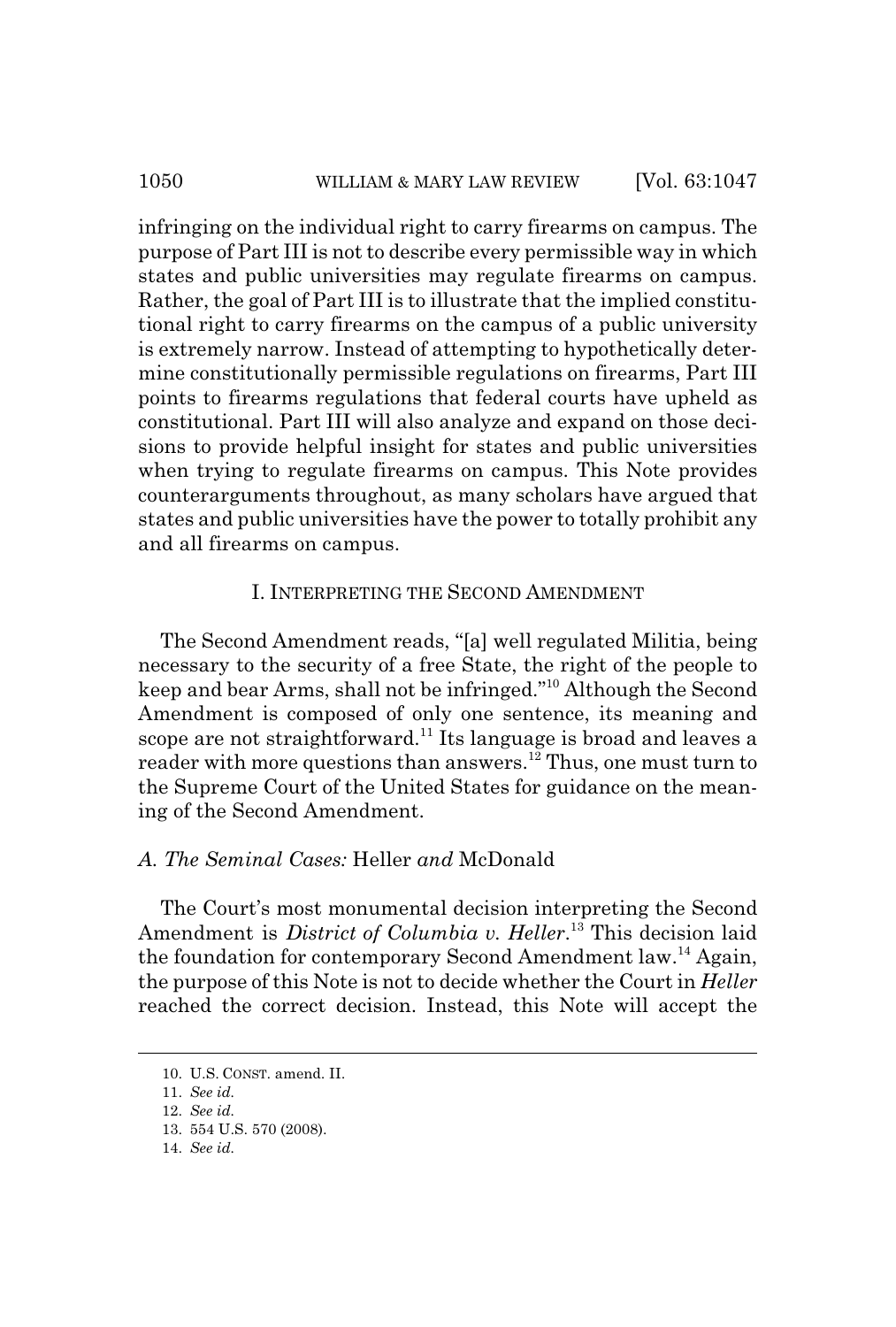*Heller* decision as the seminal Supreme Court case interpreting the Second Amendment.

Unlike Second Amendment law, the facts of *Heller* were fairly simple. Dick Heller was a security officer who frequently carried a firearm, specifically a handgun, while performing his job-related duties.15 However, D.C. law generally prohibited individuals from possessing a pistol within their homes.16 Heller applied for a special permit to allow him to carry a handgun within his home, but the District of Columbia rejected his application.<sup>17</sup> Subsequently, Heller sued and argued that the D.C. laws were unconstitutional under the Second Amendment.<sup>18</sup> Heller's case made it all the way up to the Supreme Court.<sup>19</sup>

Justice Scalia wrote the majority opinion, reaching the conclusion that the D.C. laws forbidding Heller from carrying a pistol within his home were unconstitutional under the Second Amendment.<sup>20</sup> To interpret the Second Amendment, the Court split the provision into two parts: (1) the prefatory clause, "[a] well regulated Militia, being necessary to the security of a free State," and (2) the operative clause, "the right of the people to keep and bear Arms, shall not be infringed."21 The Court said that the prefatory clause merely states the purpose of the operative clause, and it does not limit the right to one that is *collective*. 22 Therefore, the Court interpreted the Second Amendment to protect an *individual* right "to keep and bear arms."23

Two years after *Heller*, the Court took up the case of *McDonald v. City of Chicago*. 24 Like the District of Columbia in *Heller*, Chicago and one of its suburbs prohibited the possession of handguns within one's home.<sup>25</sup> The plaintiffs, wishing to possess such firearms,

<sup>15.</sup> *Id.* at 575.

<sup>16.</sup> *Id.* at 574-75.

<sup>17.</sup> *Id.* at 575.

<sup>18.</sup> *Id.* at 575-76.

<sup>19.</sup> *Id.* at 576.

<sup>20.</sup> *Id.* at 573, 635.

<sup>21.</sup> U.S. CONST. amend. II; *see Heller*, 554 U.S. at 577.

<sup>22.</sup> *Heller*, 554 U.S. at 577-79. Collective rights are "rights that may be exercised only through participation in some corporate body." *Id.* at 579.

<sup>23.</sup> *Id.* at 595, 598.

<sup>24. 561</sup> U.S. 742 (2010).

<sup>25.</sup> *Id.* at 749-50.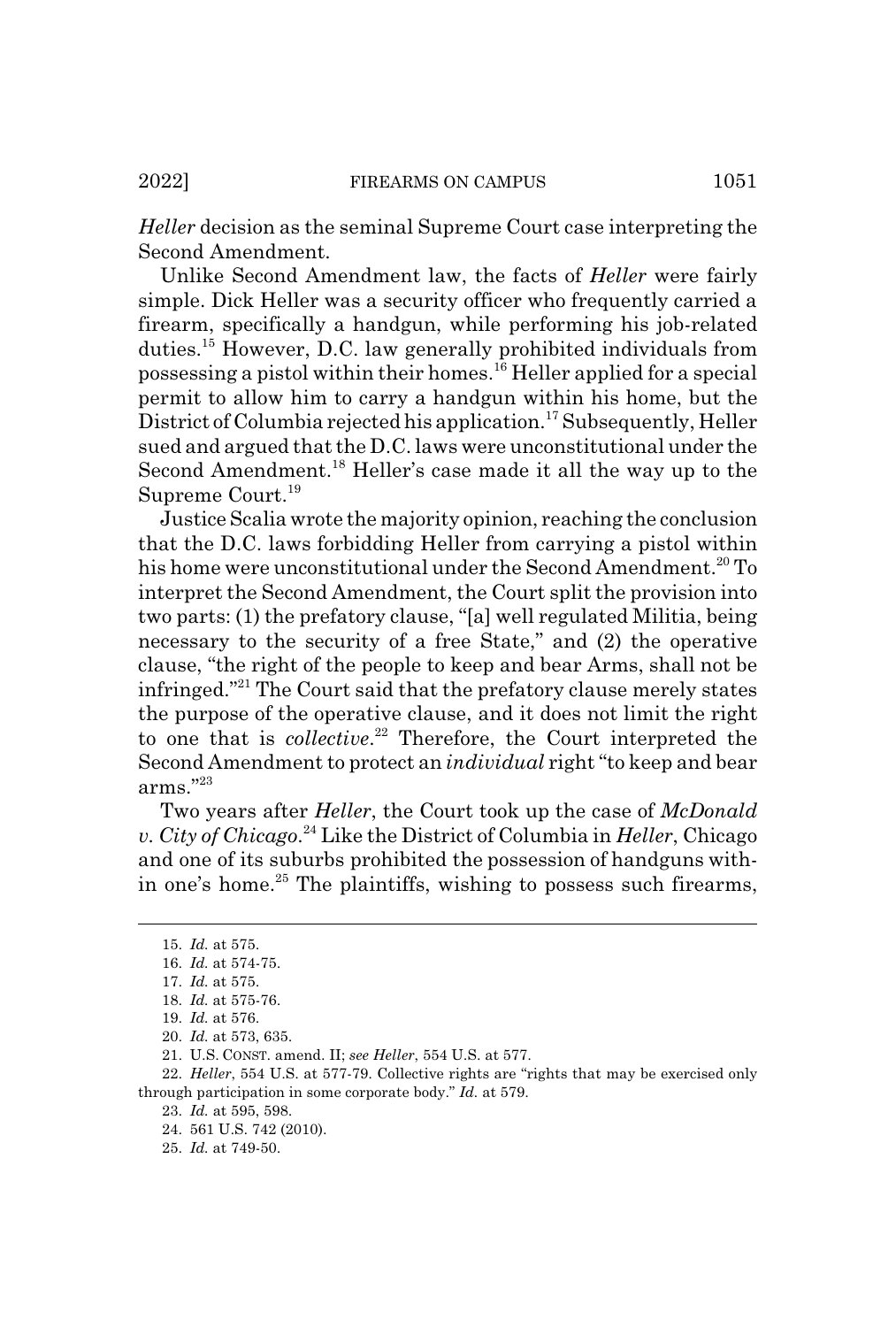challenged the constitutionality of the pistol bans under both the Second and Fourteenth Amendments.<sup>26</sup> The Court agreed with the plaintiffs.<sup>27</sup> *McDonald*'s legal effect was to incorporate the individual right recognized in *Heller* to the states through the Due Process Clause of the Fourteenth Amendment.<sup>28</sup>

It is important to note that *Heller*'s core holding was very narrow.<sup>29</sup> *Heller* only held that the Second Amendment guarantees a fundamental individual right to carry a handgun, for the purpose of self-defense, within one's home.30 However, *Heller*'s dicta provides great insight into the scope of the Second Amendment. Specifically, Justice Scalia wrote for the majority:

Although we do not undertake an exhaustive historical analysis today of the full scope of the Second Amendment, nothing in our opinion should be taken to cast doubt on longstanding prohibitions on the possession of firearms by felons and the mentally ill, or laws forbidding the carrying of firearms in sensitive places such as schools and government buildings, or laws imposing conditions and qualifications on the commercial sale of arms. $31$ 

In a footnote to the sentence quoted above, the Court noted, "[w]e identify these presumptively lawful regulatory measures only as examples; our list does not purport to be exhaustive."<sup>32</sup> However, the Court failed to fully define "sensitive places."33 The Court provided "schools and government buildings" as examples, but it is unclear from the phrase itself whether public universities are included.<sup>34</sup>

<sup>26.</sup> *See id.* at 752.

<sup>27.</sup> *See id.* at 750, 791.

<sup>28.</sup> *Id.*

<sup>29.</sup> *See* James M. Manley, *Defining the Second Amendment Right to Carry: Objective Limits on a Fundamental Right*, 14 T.M. COOLEY J. PRAC.&CLINICAL L. 81, 87-88 (2012).

<sup>30.</sup> *See McDonald*, 561 U.S. at 791 ("In *Heller*, we held that the Second Amendment protects the right to possess a handgun in the home for the purpose of self-defense.").

<sup>31.</sup> District of Columbia v. Heller, 554 U.S. 570, 626-27 (2008).

<sup>32.</sup> *Id.* at 627 n.26.

<sup>33.</sup> *See id.* at 626. 34. *See id.*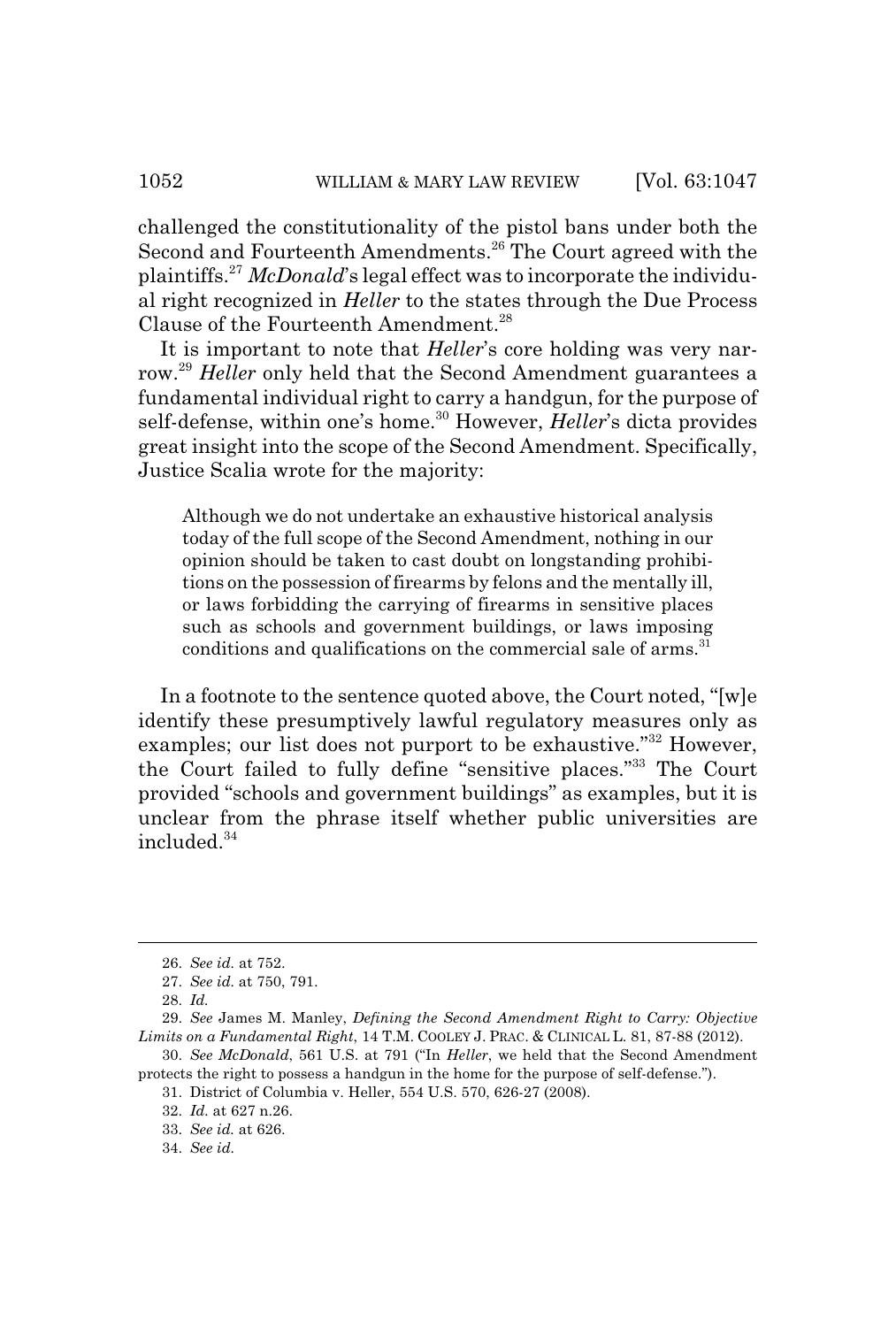## *B. Public Carry: The "Circuit Split"*

Since *Heller*, the federal circuit courts have struggled to determine whether the individual right guaranteed by the Second Amendment extends outside the home, and what the scope of that right is.35 Scholars have noted a circuit split and have voiced their opinions on the issue.36 However, as discussed below, the circuit case law after *Heller* strongly suggests that an individual constitutional right to carry firearms in public exists.

#### *1. Circuits Declaring an Individual Right to Public Carry*

In 2012, the Seventh Circuit struck down Illinois laws that effectively prohibited the carrying of loaded firearms in public.<sup>37</sup> The court was clear that the Second Amendment protects an individual right to carry firearms outside the home.<sup>38</sup> Specifically, the majority opined, "[t]he Supreme Court has decided that the amendment confers a right to bear arms for self-defense, which is as important outside the home as inside."39

In 2017, the D.C. Circuit struck down a D.C. law that prevented most residents of the District from carrying a gun in public.<sup>40</sup> The law required applicants wishing to carry in public to demonstrate a "good reason to fear injury" or "any other proper reason for carrying a pistol."41 The D.C. Circuit read *Heller* and the Second Amendment more broadly than the other circuits and held that "the individual

<sup>35.</sup> *See* Rogers v. Grewal, 140 S. Ct. 1865, 1868 (2020) (Thomas, J., dissenting from denial of certiorari) (explaining that the circuits have reached different conclusions regarding the right to carry in public).

<sup>36.</sup> *See* John C. Frazer, *Home, Sweet Home? The Second Amendment and the Right to Carry Firearms in Public*, 4 REGENT J.L. & PUB. POL'Y 1, 1, 4-5, 22 (2012) (arguing that there is an individual right to carry in public); Michael C. Dorf, *Does* Heller *Protect a Right to Carry Guns Outside the Home?*, 59 SYRACUSE L. REV. 225, 226, 229-30 (2008) (arguing that the home/public line drawn in *Heller* is justified); Jackson Carter, Comment, *Take Your Guns to Town: Expanding the Scope of the Second Amendment Beyond the Home*, 83 MISS. L.J. SUPRA 101, 103-04 (2014) (arguing that there is an individual right to carry a handgun in public for self-defense).

<sup>37.</sup> Moore v. Madigan, 702 F.3d 933, 934, 942 (7th Cir. 2012).

<sup>38.</sup> *See id.* at 942.

<sup>39.</sup> *Id.*

<sup>40.</sup> Wrenn v. District of Columbia, 864 F.3d 650, 655, 666, 668 (D.C. Cir. 2017).

<sup>41.</sup> *Id.* at 655 (quoting D.C. Code § 22-4506(a)-(b) (2009)).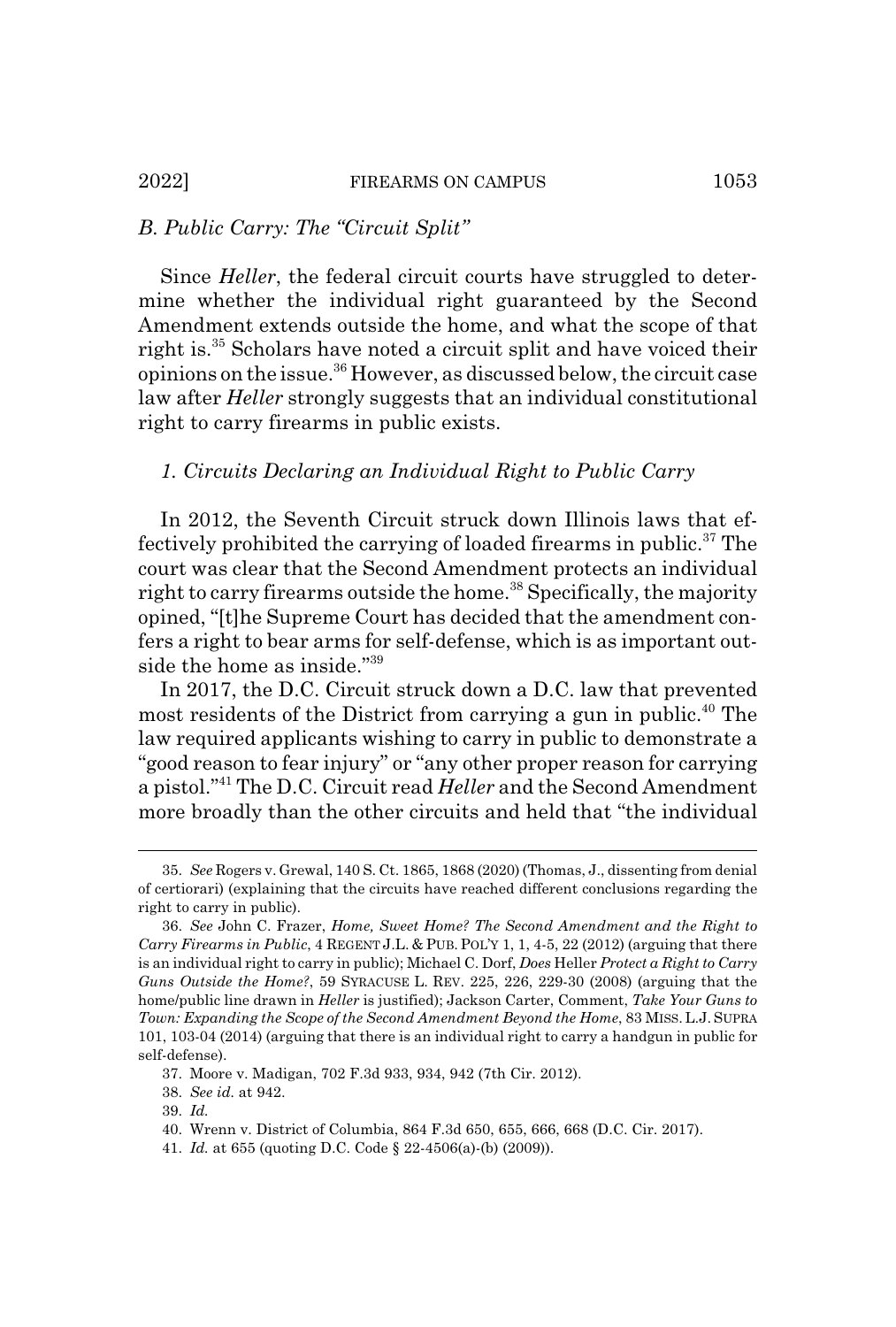right to carry common firearms beyond the home for self-defense even in densely populated areas, even for those lacking special selfdefense needs—falls within the core of the Second Amendment's protections."42

## *2. Circuits Assuming an Individual Right to Public Carry*

In 2011, the Fourth Circuit upheld a defendant's criminal conviction for carrying a loaded pistol in a motor vehicle at a national park.43 The majority assumed that an individual right to carry firearms in public exists by explaining that individual gun rights are subject to more regulation in public.<sup>44</sup> If individual gun rights are more limited in public, it follows that there are some individual gun rights in public.45 One judge wrote separately for part of the opinion, explicitly declaring that individuals have the constitutional right to bear arms in public.<sup>46</sup>

In 2012, the Second Circuit upheld New York's *concealed* carry licensing requirement, which required individuals to show a "proper cause" for carrying a concealed firearm in public.<sup>47</sup> Although the court upheld New York's "proper cause" requirement, the court did not grant states the implicit power to completely prohibit the carrying of firearms in public.<sup>48</sup> Rather, the court assumed, and implied, that a constitutional right to carry in public exists by noting that the individual right to carry outside the home is more limited than the right to carry within the home. $49$ 

In 2013, the Third Circuit upheld New Jersey's requirement that applicants wishing to carry firearms in public for self-defense show

<sup>42.</sup> *See id.* at 661.

<sup>43.</sup> United States v. Masciandaro, 638 F.3d 458, 459-60 (4th Cir. 2011).

<sup>44.</sup> *See id.* at 470. The Fourth Circuit also assumed that a right to carry in public exists in a later case in which it upheld Maryland's good reason requirement for carrying handguns. *See* Woollard v. Gallagher, 712 F.3d 865, 876 (4th Cir. 2013).

<sup>45.</sup> *See Masciandaro*, 638 F.3d at 470.

<sup>46.</sup> *Id.* at 468 (Niemeyer, J., concurring) ("[I]t follows that the right extends to public areas beyond the home.").

<sup>47.</sup> Kachalsky v. County of Westchester, 701 F.3d 81, 83, 101 (2d Cir. 2012).

<sup>48.</sup> *See id.* at 91 ("New York's proper cause requirement does not operate as a complete ban on the possession of handguns in public.").

<sup>49.</sup> *See id.* at 89.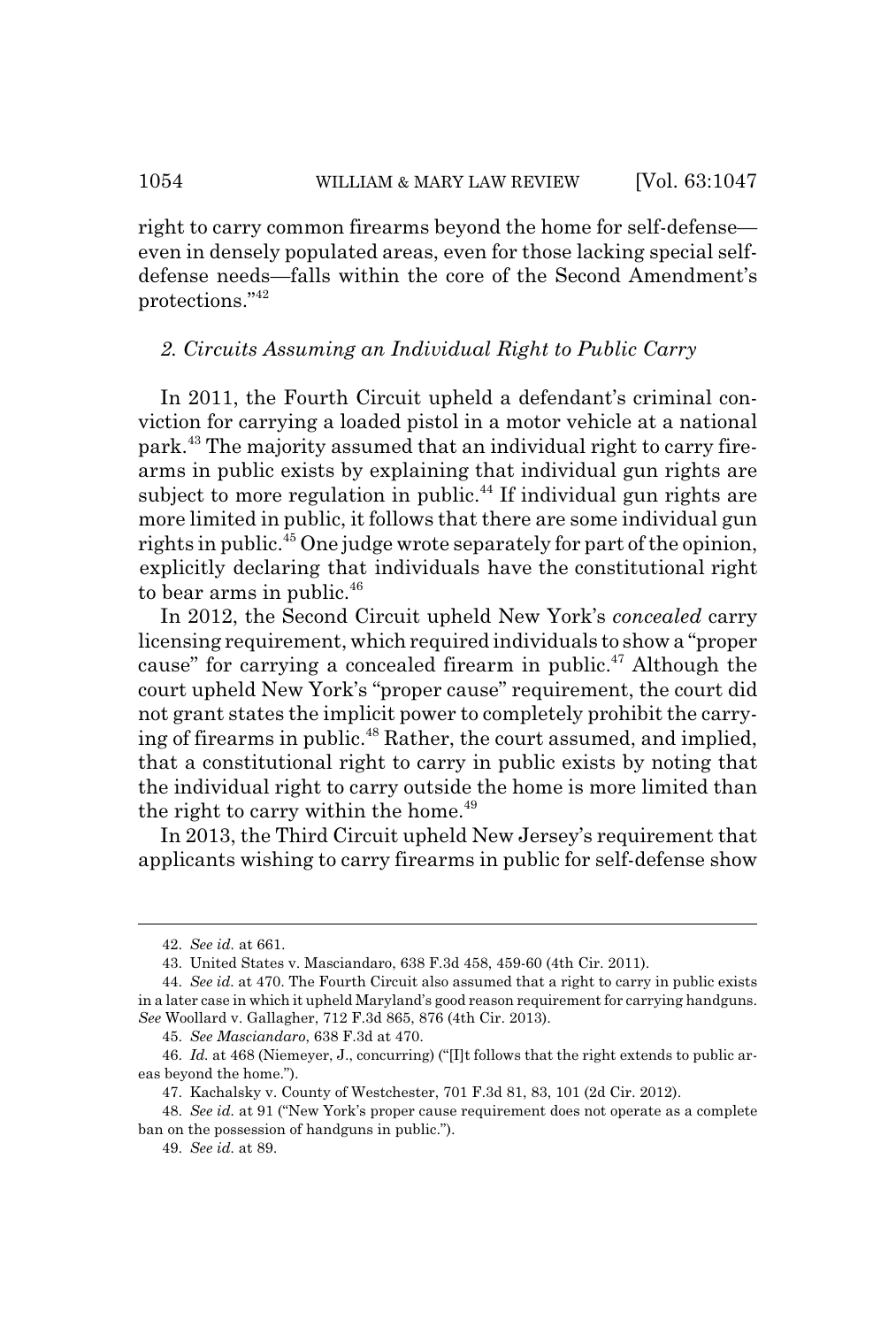2022] FIREARMS ON CAMPUS 1055

a "justifiable need" for doing so.<sup>50</sup> Like the Second Circuit, the Third Circuit assumed, without deciding, that the Second Amendment guarantees an individual right to carry firearms in public.<sup>51</sup> In 2018, the First Circuit followed suit by similarly assuming, without deciding, that the Second Amendment implies an individual right to carry firearms beyond the home.<sup>52</sup>

In summary, the circuits weighing in on the issue of public carry have either assumed or declared that some constitutional right to carry firearms in public exists.<sup>53</sup> Notably, in 2016, the Ninth Circuit refused to answer the question altogether.<sup>54</sup> The circuits have varied in their holdings and the scrutiny they have applied to laws challenged under the Second Amendment,<sup>55</sup> but there is certainly a consensus among the federal circuit courts that *Heller* and the Second Amendment imply an individual right to carry in public.<sup>56</sup> However, as the Second and Fourth Circuits have noted, the right to carry firearms in public is not as robust as it is within one's home.<sup>57</sup>

Additionally, at least one current Supreme Court Justice has expressly declared that there is an individual constitutional right to carry firearms in public.<sup>58</sup> A second Justice has agreed with that declaration.59 Other Justices expressed their concerns with New York's "proper cause" law during oral arguments in *New York State Rifle & Pistol Ass'n v. Bruen*. 60 Thus, in *Bruen*, the Supreme Court

54. Peruta v. County of San Diego, 824 F.3d 919, 927 (9th Cir. 2016) (en banc) ("The Second Amendment may or may not protect, to some degree, a right of a member of the general public to carry firearms in public.").

55. *Compare Wrenn*, 864 F.3d at 666 (declining to apply any tier of scrutiny), *with Drake*, 724 F.3d at 435 (applying intermediate scrutiny).

56. *See, e.g.*, *Kachalsky*, 701 F.3d at 89.

57. *See id.*; United States v. Masciandaro, 638 F.3d 458, 470 (4th Cir. 2011).

58. *See* Rogers v. Grewal, 140 S. Ct. 1865, 1868 (2020) (Thomas, J., dissenting from denial of certiorari) ("[T]he Second Amendment protects a right to public carry.").

59. *See* Peruta v. California, 137 S. Ct. 1995, 1996, 1998 (2017) (Thomas, J., dissenting from denial of certiorari) (Justice Gorsuch joining).

60. Ariane de Vogue, *Supreme Court Seems Poised to Expand Second Amendment Rights and Strike Down NY Handgun Law*, CNN (Nov. 3, 2021, 2:44 PM), https://www.cnn.com/

<sup>50.</sup> Drake v. Filko, 724 F.3d 426, 428, 440 (3d Cir. 2013).

<sup>51.</sup> *See id.* at 431.

<sup>52.</sup> *See* Gould v. Morgan, 907 F.3d 659, 670 (1st Cir. 2018) (interpreting *Heller* to imply a right to public carry).

<sup>53.</sup> *See, e.g.*, *Kachalsky*, 701 F.3d at 89 (assuming individuals have some right to carry in public); Wrenn v. District of Columbia, 864 F.3d 650, 661 (D.C. Cir. 2017) (declaring individuals have some right to carry in public).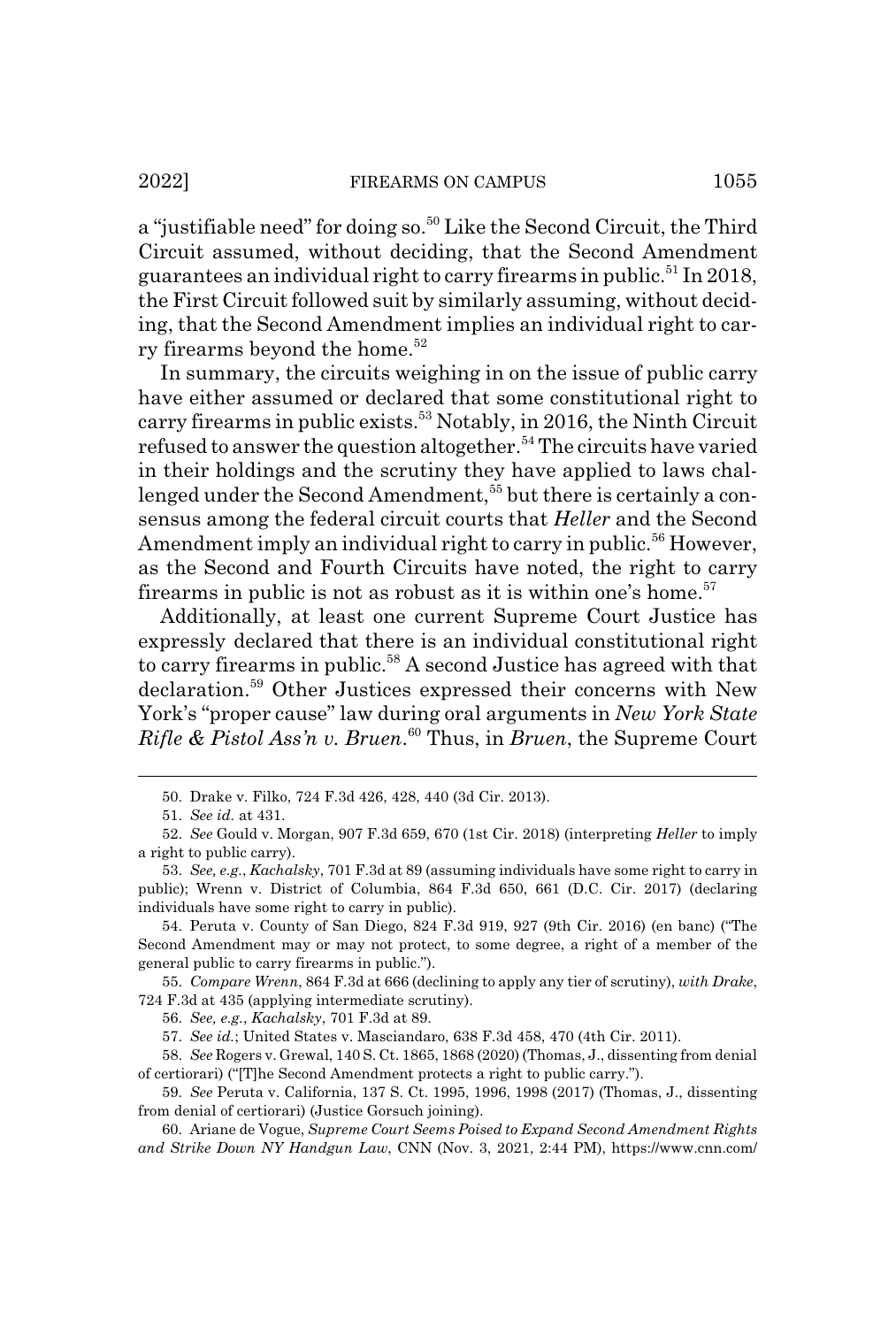will likely hold, consistent with this Note, that there is a constitutional right to carry firearms in public. $61$ 

## II. THE CONSTITUTIONAL RIGHT TO CARRY FIREARMS ON CAMPUS

*Heller* and its progeny suggest there is a constitutional right to generally carry firearms in public. Now it is important to determine whether that right remains intact on public university campuses. *Heller* specifically mentioned that certain "sensitive places" are subject to less Second Amendment protection,<sup>62</sup> but the Court did not intend to include public universities as sensitive places. Instead, *Heller* and subsequent cases support a narrow constitutional right to carry firearms on public university campuses.

## *A.* Heller *Did Not Intend "Schools" to Include College Campuses*

Given the widespread agreement that individuals have the right to publicly carry firearms, it is important to determine whether that right extends to carrying on public universities' campuses. Remember, *Heller*'s dicta specifically stated that its opinion did not cast doubt on "laws forbidding the carrying of firearms in sensitive places such as schools and government buildings."63 One might presume that this language forecloses any possibility of an individual right to carry firearms on campus because public universities are "schools," which *Heller* explicitly provided as an example of sensitive places. $64$  Some scholars agree with this simple analysis. $65$ Shaundra Lewis takes this position by stating, "there is nothing in [*Heller*] that indicates that the Court did not intend for colleges and universities to be encompassed in the term 'schools."<sup>66</sup> Although compelling at first glance, this argument is misguided.

<sup>2021/11/03/</sup>politics/supreme-court-second-amendment-new-york-bruen/index.html [https:// perma.cc/L9X4-G4YL].

<sup>61.</sup> *See id.*

<sup>62.</sup> District of Columbia v. Heller, 554 U.S. 570, 626 (2008).

<sup>63.</sup> *Id.*

<sup>64.</sup> *See id.*

<sup>65.</sup> *See* Shaundra K. Lewis, *Crossfire on Compulsory Campus Carry Laws: When the First and Second Amendments Collide*, 102 IOWA L. REV. 2109, 2135 (2017).

<sup>66.</sup> *Id.*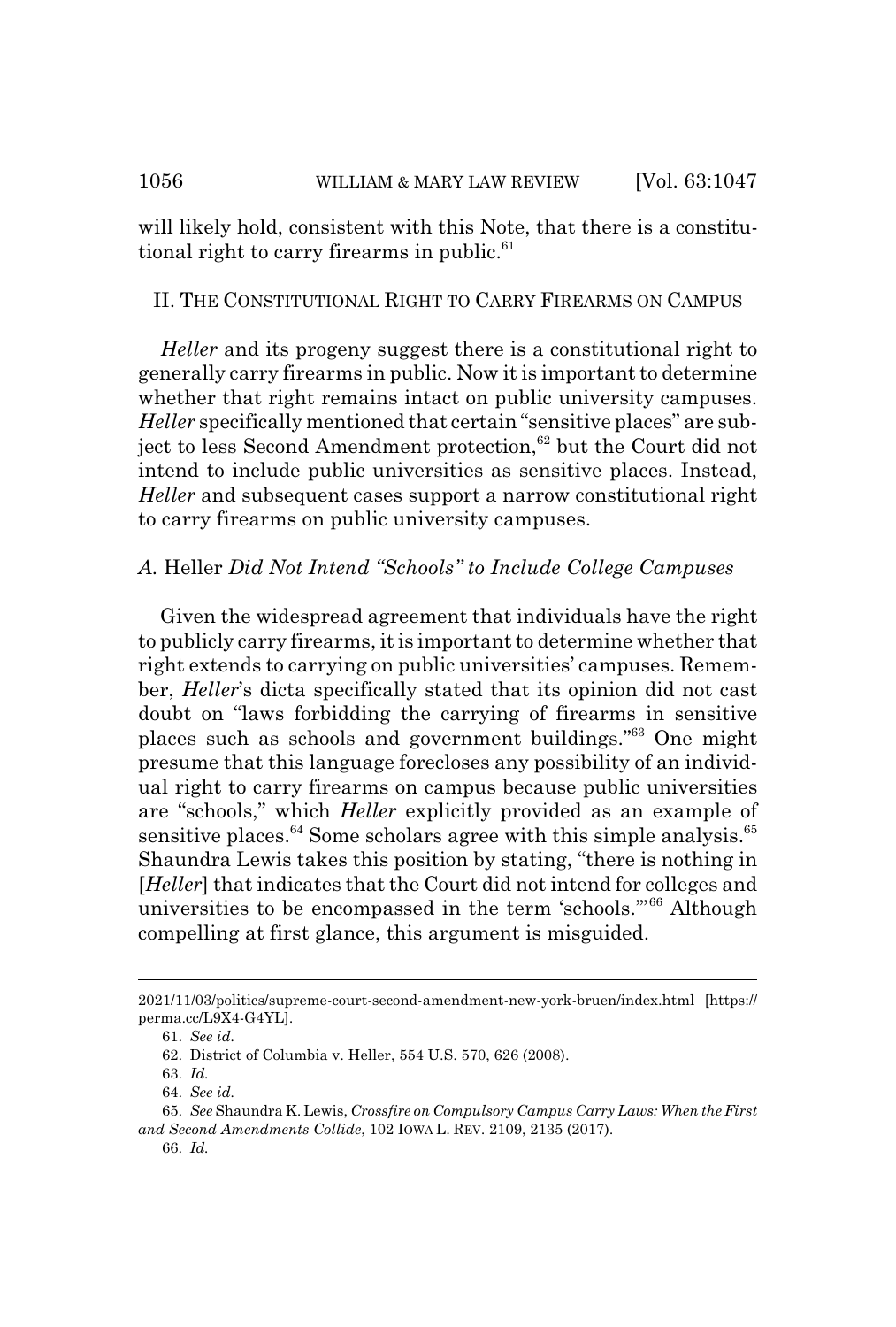#### 2022] **FIREARMS ON CAMPUS** 1057

The Court in *Heller* did not intend public universities to be included in the term schools. While public universities are definitely schools in the broad sense, common usage of the word "schools" supports the contention that the term does not include college campuses. Similar to the Court in *Heller*, which examined the intent and meaning behind the Second Amendment's text,  $67$  this Note uses a comparable method to examine the meaning of *Heller*'s dicta.

Law dictionaries from around the time *Heller* was decided provide some guidance. *Black's Law Dictionary* from 2004, four years before the *Heller* decision, defined school as "[a]n institution of learning and education, esp[ecially] for children."<sup>68</sup> The 1999 and 2009 editions of the *Black's Law Dictionary* identically mirror the 2004 edition's definition of "school."69 Colleges are for adults, not children. Elementary, middle, and high schools are for children. Although in exceptional circumstances children may attend college, $^{70}$  this does not change the fact that public universities and colleges are largely composed of adults.<sup>71</sup> Therefore, these dictionary definitions support the contention that the Court in *Heller* intended the word schools to encompass only elementary, middle, and high school institutions.72 Joan Miller takes this same position and indicates that arguing otherwise would be onerous.<sup>73</sup> A second scholar writing on campus carry interpreted the *Heller* opinion to deem "pre-K-12 schools" as sensitive places. $74$ 

<sup>67.</sup> *See Heller*, 554 U.S. at 576-98.

<sup>68.</sup> *See School*, BLACK'S LAW DICTIONARY (8th ed. 2004).

<sup>69.</sup> *Compare id.*, *with School*, BLACK'SLAWDICTIONARY (9th ed. 2009) [hereinafter *School* 2009], *and School*, BLACK'S LAW DICTIONARY (7th ed. 1999).

<sup>70.</sup> *See* DiGiacinto v. Rector & Visitors of George Mason Univ., 704 S.E.2d 365, 367 (Va. 2011) (explaining that a public university had students who were under the age of eighteen).

<sup>71.</sup> Michael Rogers, Note, *Guns on Campus: Continuing Controversy*, 38 J. COLL. & U.L. 663, 674-75 (2012).

<sup>72.</sup> Modern state laws also limit the definition of "school" to pre-K-12 institutions. *See, e.g.*, MICH. COMP. LAWS § 750.237a(6)(b) (2017) (defining "school" as "a public, private, denominational, or parochial school offering developmental kindergarten, kindergarten, or any grade from 1 through 12").

<sup>73.</sup> *See* Joan H. Miller, Comment, *The Second Amendment Goes to College*, 35 SEATTLE UNIV. L. REV. 235, 248 (2011).

<sup>74.</sup> *See* Aurora Temple Barnes, *Guns and Academic Freedom*, 53 GONZ. L. REV. 45, 58 (2017). Barnes does not explicitly state that public universities are excluded, but it is noteworthy she wrote "pre-K-12 schools," rather than simply writing "schools." *See id.*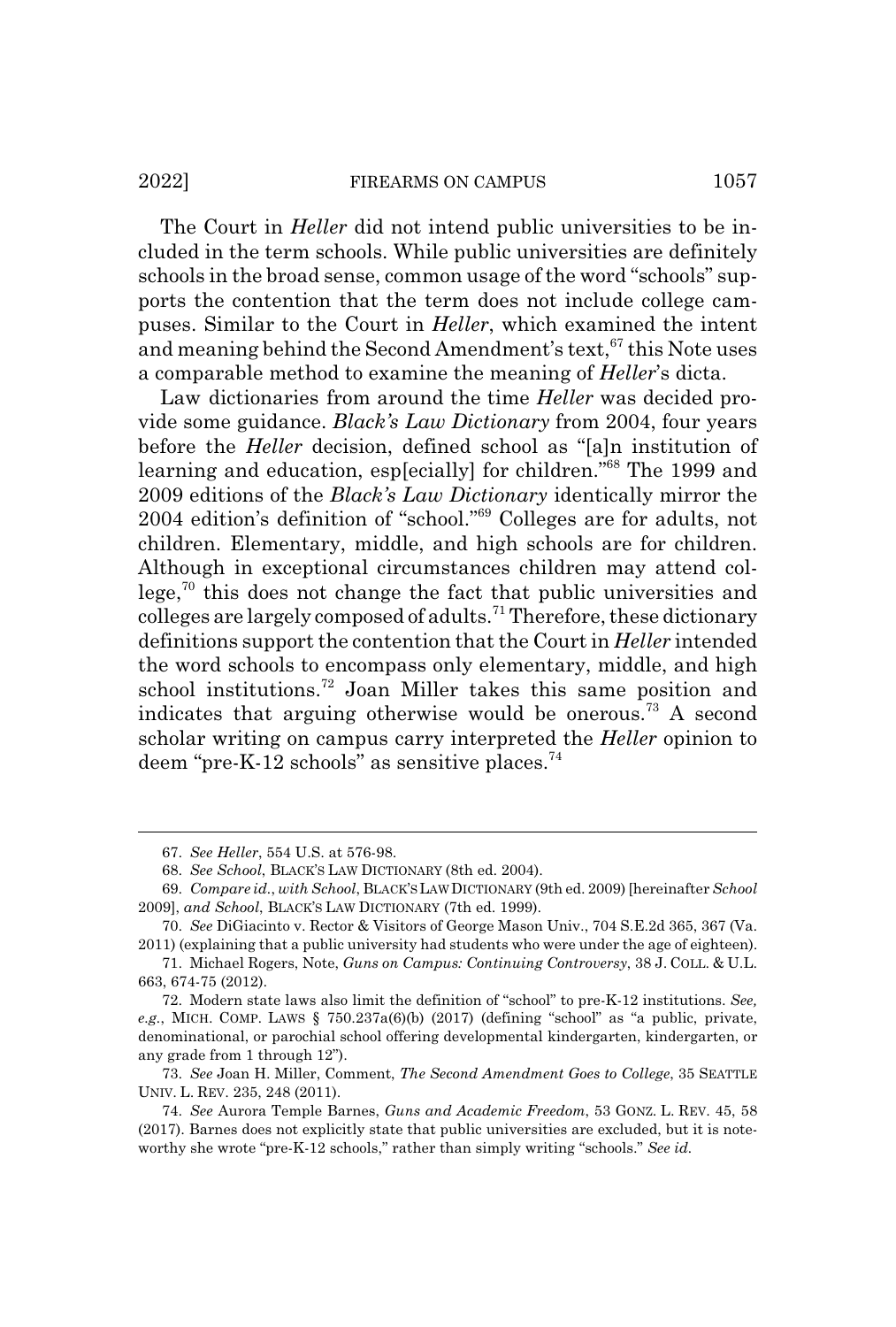#### 1058 WILLIAM & MARY LAW REVIEW [Vol. 63:1047]

*Ballentine's Law Dictionary* from 1969 more explicitly supports the argument that the term schools does not encompass public universities.75 Under the definition of school, the dictionary states: "In usual sense, exclusive of university, college, business college, or other institution of higher education."76 Although quite old, this dictionary was published during the early legal career of Justice Scalia,<sup>77</sup> who wrote for the majority in *Heller*.<sup>78</sup> This definition makes it clear that the word "school" has had a relatively stable, rather than evolving, meaning over time.<sup>79</sup>

Common usage of the word school in other contexts further illustrates this point. The clearest example is when people use the word "school-age" to describe a person's age. For example, say that someone reads a flyer that details a contest, and the flyer states that all contestants must be "school-age." Common sense would indicate to most people reading the flyer that college students are unable to participate. Similarly, the Court in *Heller* intended schools to merely mean the word's most common definition, which excludes public universities.<sup>80</sup> However, schools were mentioned only as examples of sensitive places in *Heller*. 81 Therefore, this does not stop someone from arguing that even if public universities were not intended to be included as schools, public universities are still sensitive places.<sup>82</sup>

## *B. Public Universities Are Not "Sensitive Places"*

Public universities are not sensitive places under *Heller*. While the definition of sensitive places remains up for debate, $^{83}$  the D.C. Circuit and at least one federal district court agree that places are

<sup>75.</sup> *See School*, BALLENTINE'S LAW DICTIONARY (3d ed. 1969) [hereinafter *School 1969*]. 76. *Id.*

<sup>77.</sup> *See id.*; Aaron M. Houck, *Antonin Scalia*, BRITANNICA (Mar. 7, 2020), https://www. britannica.com/biography/Antonin-Scalia [https://perma.cc/CUW2-DTTZ].

<sup>78.</sup> *See* District of Columbia v. Heller, 554 U.S. 570, 573 (2008).

<sup>79.</sup> *Compare School* 2009, *supra* note 69, *with School 1969*, *supra* note 75.

<sup>80.</sup> *See School 1969*, *supra* note 75.

<sup>81.</sup> *See Heller*, 554 U.S. at 626.

<sup>82.</sup> *See id.* This is precisely the argument that Miller makes. *See* Miller, *supra* note 73, at 248.

<sup>83.</sup> *See* Darrell A. H. Miller, *Constitutional Conflict and Sensitive Places*, 28 WM.&MARY BILL RTS. J. 459, 465 (2019).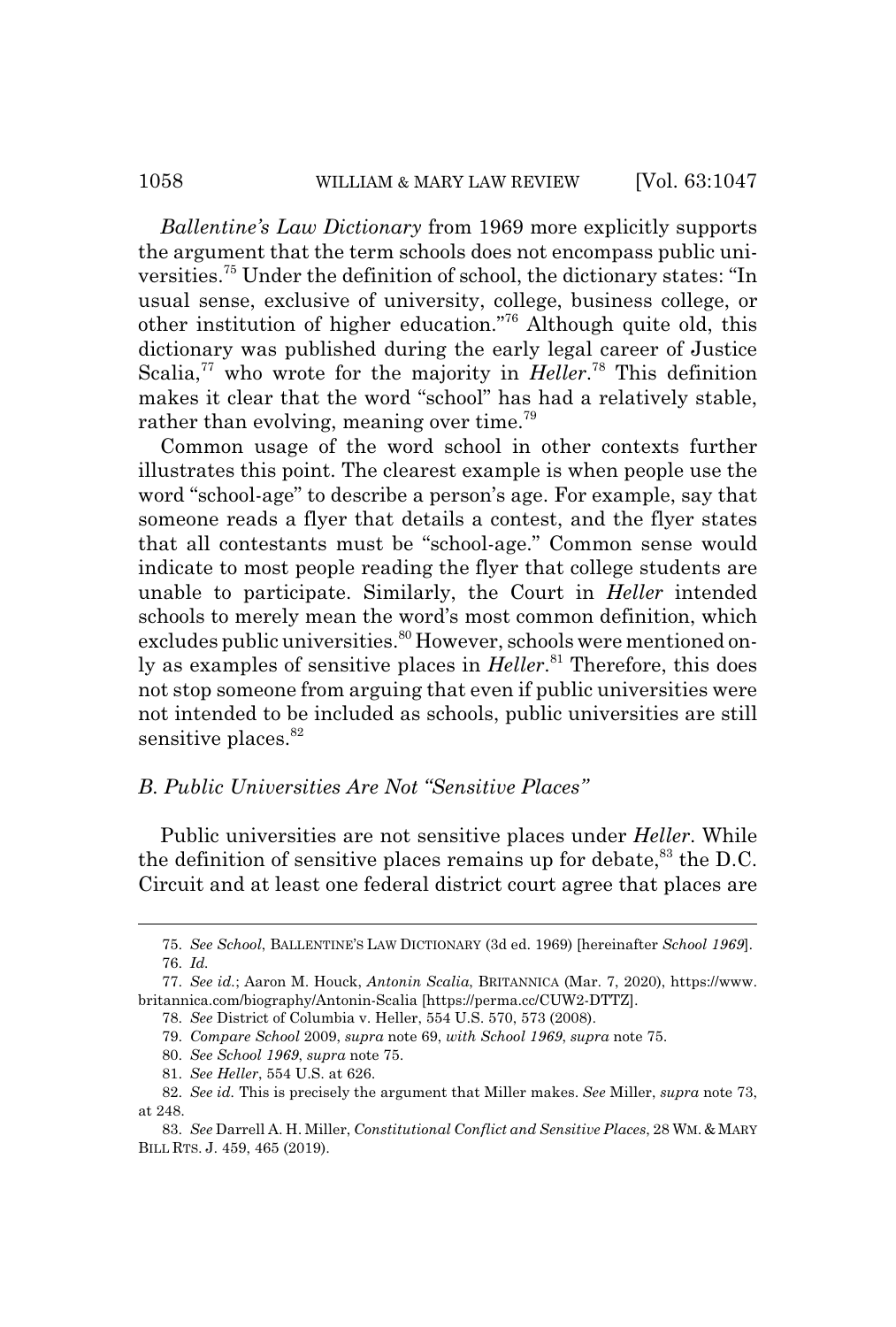2022] FIREARMS ON CAMPUS 1059

sensitive "because of 'the people found there' or the 'activities that take place there.'"84 This definition, *Heller*'s implication that the home is not a sensitive place, and First Amendment doctrine demonstrate that public universities do not qualify as sensitive places.

## *1.* Heller *and the Home as a Non-Sensitive Place*

*Heller* implies that the home is not a sensitive place because *Heller*'s holding recognized the individual right to carry firearms within the home for self-defense purposes.<sup>85</sup> *Heller* mentioned sensitive places in its dicta as possible exceptions to this fundamental right, providing the two examples of "schools and government buildings."86 In other words, *Heller* stands for the proposition that homes are not sensitive while schools and government buildings are sensitive.<sup>87</sup>

One might reach a quick conclusion by arguing public universities are more similar to schools and government buildings than homes; therefore, the campuses of public universities are sensitive places. However, as federal courts have noted, a place is sensitive because of the people or activities found there,<sup>88</sup> not because the place itself is more similar to a school or government building, nor because the place is different than a home. Thus, instead of a straightforward comparison of two places, it is necessary to compare the people and activities found at the places.

When examining the people and activities found at public universities, it becomes clear that they do not qualify as sensitive places. The court that created the people and activities definition explained that schools are sensitive because of the people found within them, while government buildings are sensitive because of the activities that occur within them.<sup>89</sup> The people and activities

<sup>84.</sup> United States v. Class, 930 F.3d 460, 465 (D.C. Cir. 2019) (quoting GeorgiaCarry.Org, Inc. v. Georgia, 764 F. Supp. 2d 1306, 1319 (M.D. Ga. 2011)).

<sup>85.</sup> *See Heller*, 554 U.S. at 636.

<sup>86.</sup> *Id.* at 626-27.

<sup>87.</sup> *See id.* at 626-27, 636.

<sup>88.</sup> *See Class*, 930 F.3d at 465.

<sup>89.</sup> *See GeorgiaCarry.Org, Inc.*, 764 F. Supp. 2d at 1319. The court noted that "[a] reasonable argument can be made that places of worship are also sensitive places because of the activities that occur there;" however, the court refused to reach such a conclusion. *See id.*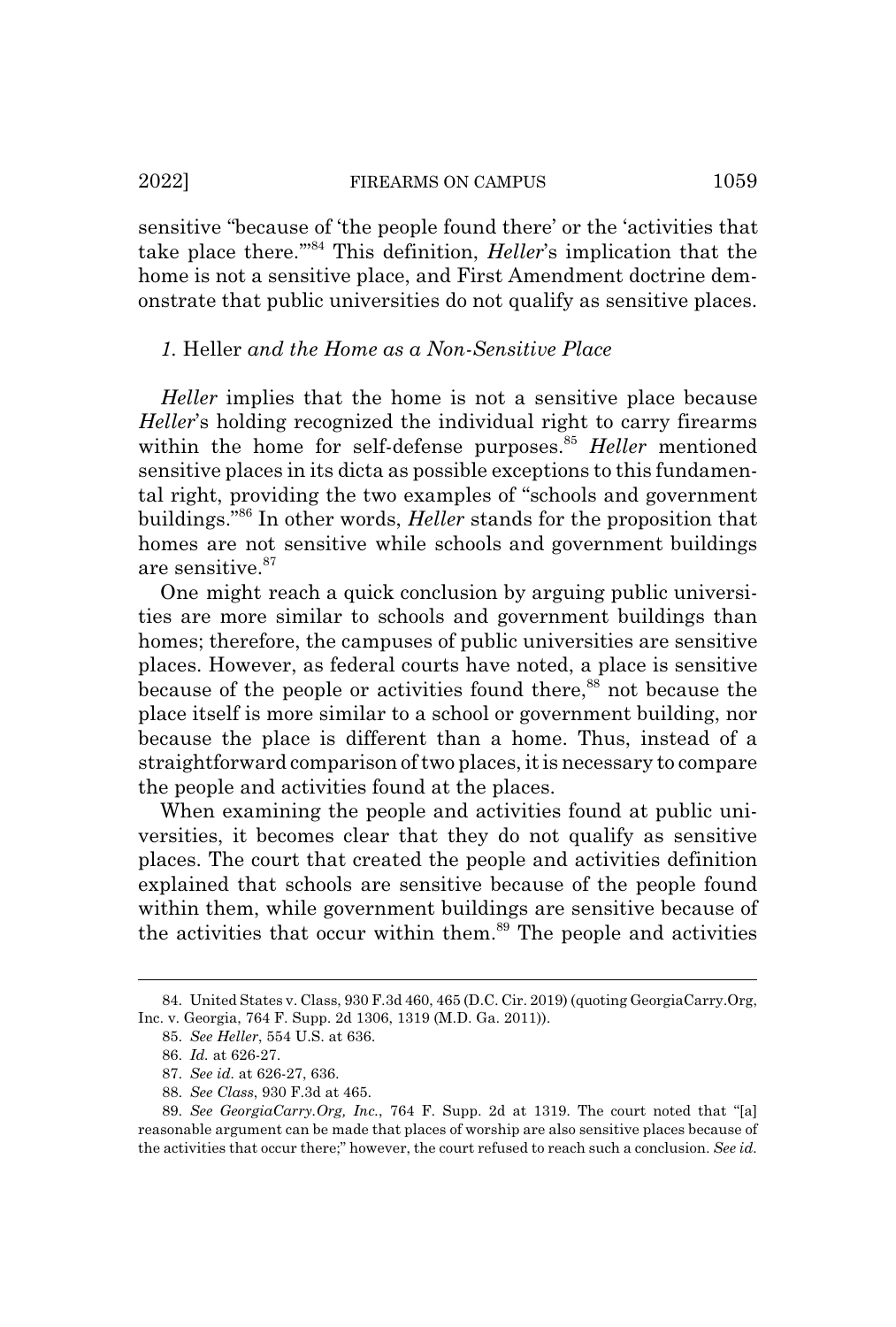definition rests on the premise that children attend schools and the fact that courts have considered children as defenseless people.<sup>90</sup> If people are what determine the distinction, then public universities are not to be considered sensitive places because they are primarily composed of adults rather than children.

Although up for interpretation, the activities occurring in government buildings that deem them sensitive places are likely activities which can easily provoke others.<sup>91</sup> For example, courtrooms have activities within them, such as adversarial court proceedings, that can easily lead to someone becoming provoked.<sup>92</sup> The activities occurring in any legislative, executive, or judicial building can easily provoke someone. This is why there are "longstanding prohibitions on the possession of firearms" in such locations.<sup>93</sup> Accordingly, some commentators have argued or assumed that the controversial nature of the material conveyed at public universities characterizes them as sensitive places.  $94$ 

However, the courts must draw a line. *Heller* and the Second Amendment cannot stand for the proposition that simply because a place contains activities that are controversial, all Second Amendment rights are thrown out the door. This principle is obvious given that controversial speech and activities often occur within one's home. Spouses often disagree politically, and families may discuss controversial topics amongst themselves within their home.<sup>95</sup> But those facts do not destroy individual gun rights under *Heller*.

<sup>90.</sup> *See* Brian C. Whitman, Comment, *In Defense of Self-Defense:* Heller*'s Second Amendment in Sensitive Places*, 81 MISS. L.J. 1987, 1992 (2012).

<sup>91.</sup> *See, e.g.*, Ted Barrett, Manu Raju & Peter Nickeas, *US Capitol Secured, 4 Dead After Rioters Stormed the Halls of Congress to Block Biden's Win*, CNN (Jan. 7, 2021, 3:33 AM), https://www.cnn.com/2021/01/06/politics/us-capitol-lockdown/index.html [https://perma.cc/ 66AT-ZJ2S].

<sup>92.</sup> *E.g.*, *WATCH: Brawl Breaks out in Ohio Courtroom During Sentencing for Killer*, WFLA (July 11, 2019, 12:56 PM), https://wfla.com/news/watch-brawl-breaks-out-in-ohio-court room-during-sentencing-for-killer/ [https://perma.cc/FVK6-QUBL].

<sup>93.</sup> *See* District of Columbia v. Heller, 554 U.S. 570, 626 (2008).

<sup>94.</sup> *See* Luke Morgan, Note, *Leave Your Guns at Home: The Constitutionality of a Prohibition on Carrying Firearms at Political Demonstrations*, 68 DUKE L.J. 175, 211 (2018); Lewis, *supra* note 65, at 2129, 2132, 2135.

<sup>95.</sup> *See, e.g.*, Molly Langmuir, *Donald Trump Is Destroying My Marriage*, N.Y.MAG. (Nov. 27, 2018), https://nymag.com/intelligencer/2018/11/donald-trump-is-destroying-my-marriage. html [https://perma.cc/64FA-NDCL].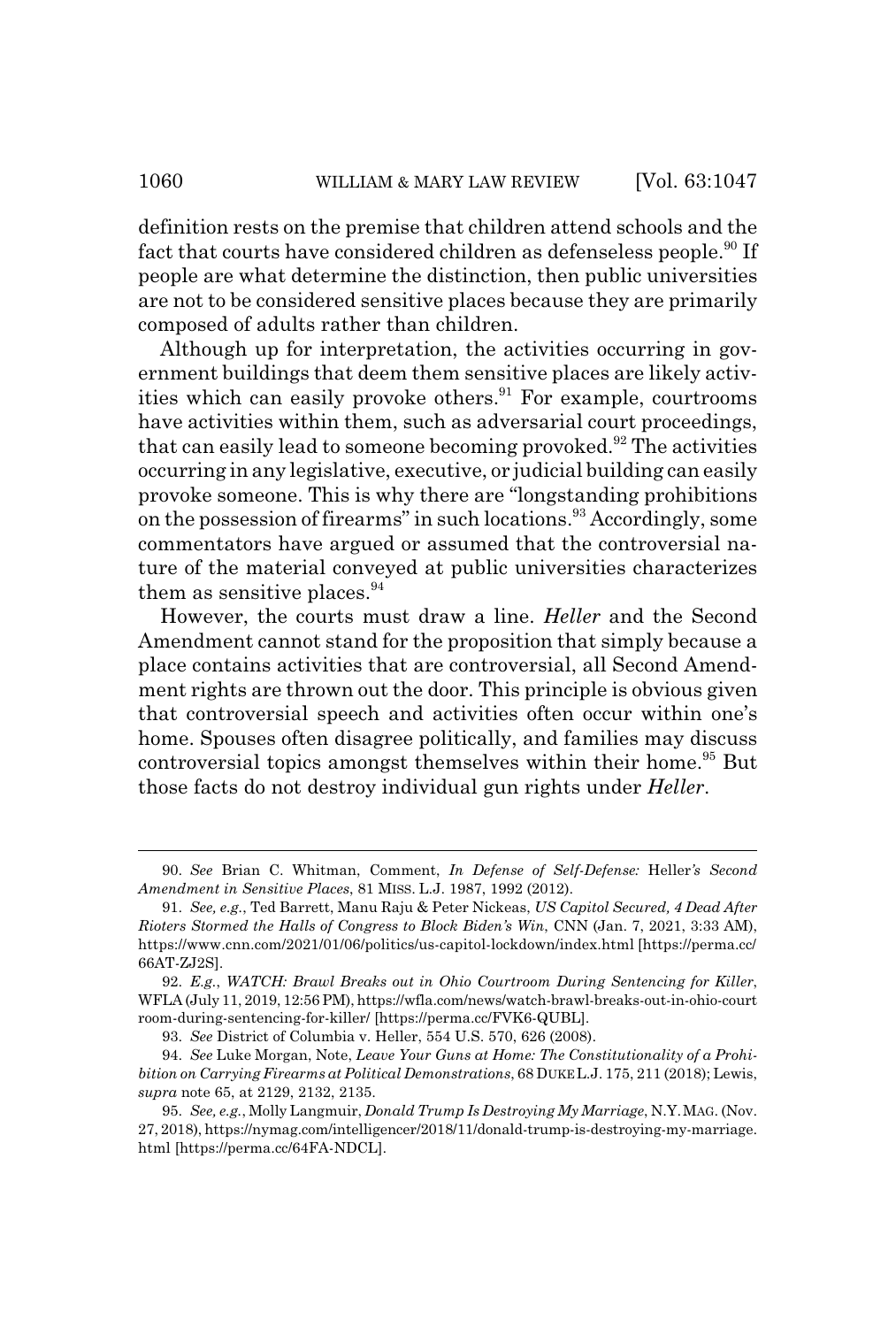Perhaps the distinction is that the activities occurring in courtrooms and other similar government buildings are primarily adversarial, whereas presumably most activities within one's home are non-adversarial.<sup>96</sup> Whatever the distinction may be, as in the home, controversial material is often conveyed at public universities.<sup>97</sup> Nevertheless, the bulk of information conveyed at public universities is noncontroversial. Although the people and activities definition remains ambiguous, the activities occurring at a public university are no more sensitive than activities that frequently occur within one's home, such as heated debates over politics or religion. Thus, there is no reason to believe public universities qualify as sensitive places simply because controversial topics are sometimes mentioned in class.

*Heller* implies the home is not a sensitive place because the Court preserved Second Amendment rights within the home but suggested in dicta that sensitive places like schools and government buildings should be treated differently.<sup>98</sup> In sum, the people and activities found at public universities are more similar to the people and activities found at a non-sensitive place, such as the home.

#### *2. First Amendment Rights*

Many scholars have used First Amendment doctrine to interpret sensitive places.<sup>99</sup> However, these approaches have varied tremendously.100 Scholars likely focus on First Amendment doctrine to help

<sup>96.</sup> This distinction also presents issues because there are government buildings with activities that are not primarily adversarial. *Heller* never stated that gun prohibitions in government buildings were always lawful, rather that they were "presumptively lawful." *See Heller*, 554 U.S. at 627 n.26.

<sup>97.</sup> *E.g.*, Mike Luery, *VIDEO: Dispute over Politics Leads to Fight at Sacramento State*, KCRA (Dec. 8, 2019, 6:43 PM), https://kcra.com/article/video-dispute-politics-fight-sacramen to-state/30162704 [https://perma.cc/TBY3-EB6S].

<sup>98.</sup> *See Heller*, 554 U.S. at 626-27.

<sup>99.</sup> *See, e.g.*, Morgan, *supra* note 94, at 182 (arguing that bans on armed political protests are constitutional because the First Amendment limits *Heller*'s sensitive places dicta in "places where the presence of guns negatively impacts the exercise of free speech").

<sup>100.</sup> *Compare* Lewis, *supra* note 65, at 2117-34 (arguing that guns on campus burden free speech and that the notion of academic freedom overrides any potential Second Amendment rights on campus), *with* Jordan E. Pratt, *A First Amendment-Inspired Approach to* Heller*'s "Schools" and "Government Buildings"*, 92 NEB.L.REV.537, 574-79 (2013) (arguing that First Amendment doctrine suggests colleges are excluded from *Heller*'s sensitive places dicta).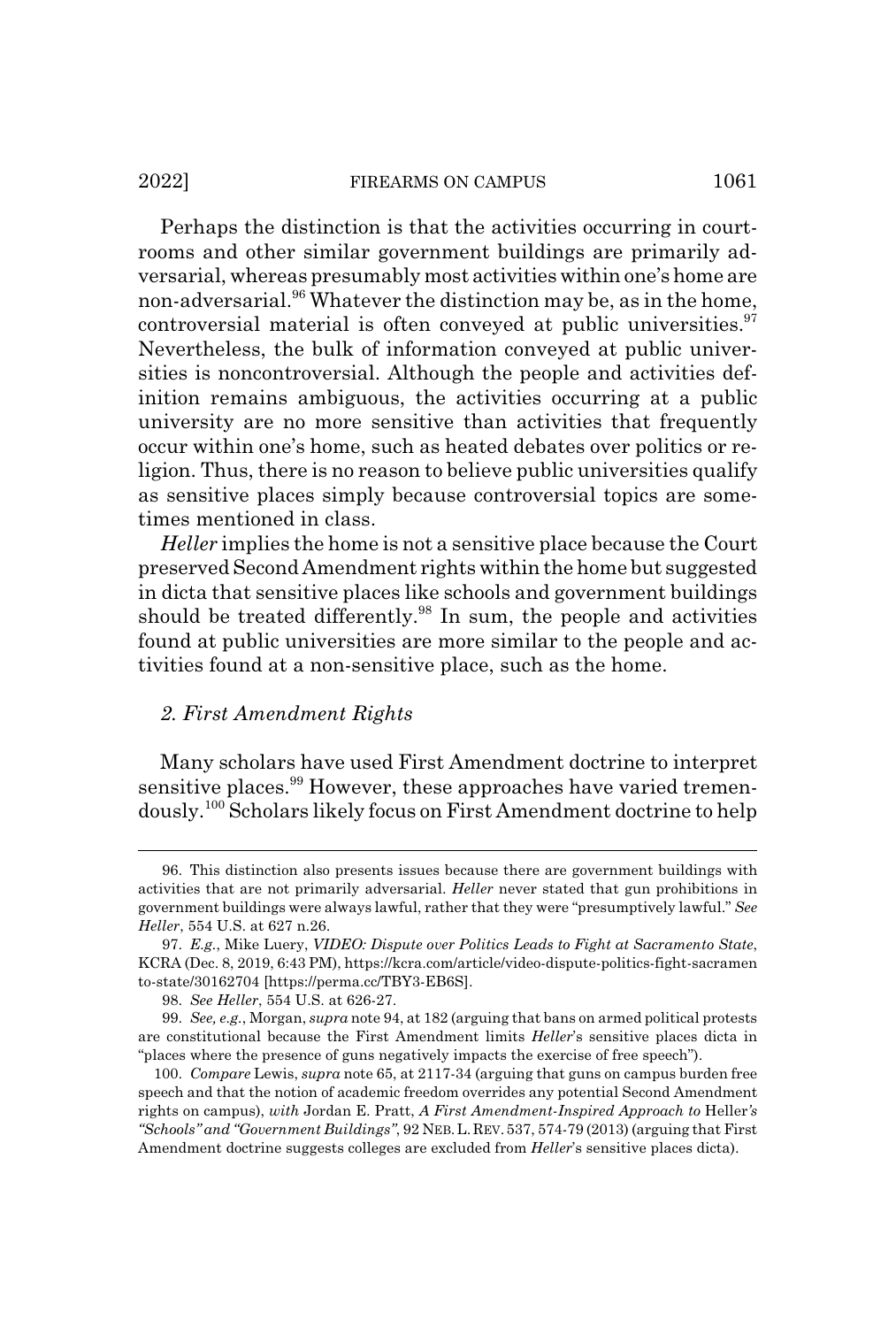interpret the Second Amendment because the Court in *Heller* analogized to the First Amendment multiple times.<sup>101</sup> Overall, First Amendment doctrine suggests that schools should be treated differently than college campuses in the Second Amendment context, further supporting the notion that universities are not sensitive places.

One argument is to read the First Amendment as a limit on the Second Amendment.<sup>102</sup> Shaundra Lewis has advocated that, in the campus carry context, a university's constitutional right of "academic freedom" outweighs any potential Second Amendment rights on campus.103 The argument follows that colleges can and should ban all guns from campus.104 However, this position disregards the importance of an enumerated constitutional right, which *Heller* repeatedly emphasized.105 Lewis herself admits that the right of academic freedom has not been enumerated by the Supreme Court, and there are scholarly arguments that it is simply a defense rather than a constitutional right.<sup>106</sup> While the right to keep and bear arms is expressly stated in the Second Amendment, $107$  a constitutional right of academic freedom is nowhere to be found in the First Amendment.<sup>108</sup> It is far too attenuated to argue that a constitutional right "strongly suggested" (but never announced) by the Supreme Court, nor contained in the Constitution, trumps an enumerated right.<sup>109</sup>

<sup>101.</sup> *See Heller*, 554 U.S. at 582, 595, 635.

<sup>102.</sup> *See* Lewis, *supra* note 65, at 2134-41 (arguing First Amendment rights trump Second Amendment rights in the campus carry context); Shaundra K. Lewis, *Bullets and Books by Legislative Fiat: Why Academic Freedom and Public Policy Permit Higher Education Institutions to Say No to Guns*, 48 IDAHO L. REV. 1, 13-17 (2011) (arguing state laws that compel colleges to allow campus carry violate the First Amendment); Morgan, *supra* note 94, at 213 (arguing that a place is sensitive when guns will burden core First Amendment rights there).

<sup>103.</sup> *See* Lewis, *supra* note 65, at 2117-33.

<sup>104.</sup> *See* Lewis, *supra* note 102, at 28.

<sup>105.</sup> *See Heller*, 554 U.S. at 628 n.27, 634.

<sup>106.</sup> *See* Lewis, *supra* note 102, at 17.

<sup>107.</sup> U.S. CONST. amend. II ("[T]he right of the people to keep and bear Arms, shall not be infringed.").

<sup>108.</sup> *See* U.S. CONST. amend. I; Lewis, *supra* note 65, at 2117 ("[T]he constitutional right to academic freedom is not expressly stated in the First Amendment.").

<sup>109.</sup> *Compare* U.S. Const. amend. II (announcing the right "to keep and bear [a]rms"), *with* Lewis, *supra* note 65, at 2117 (explaining that the right of academic freedom is not in the First Amendment), *and* Lewis, *Bullets and Books*, *supra* note 102, at 17 (explaining that the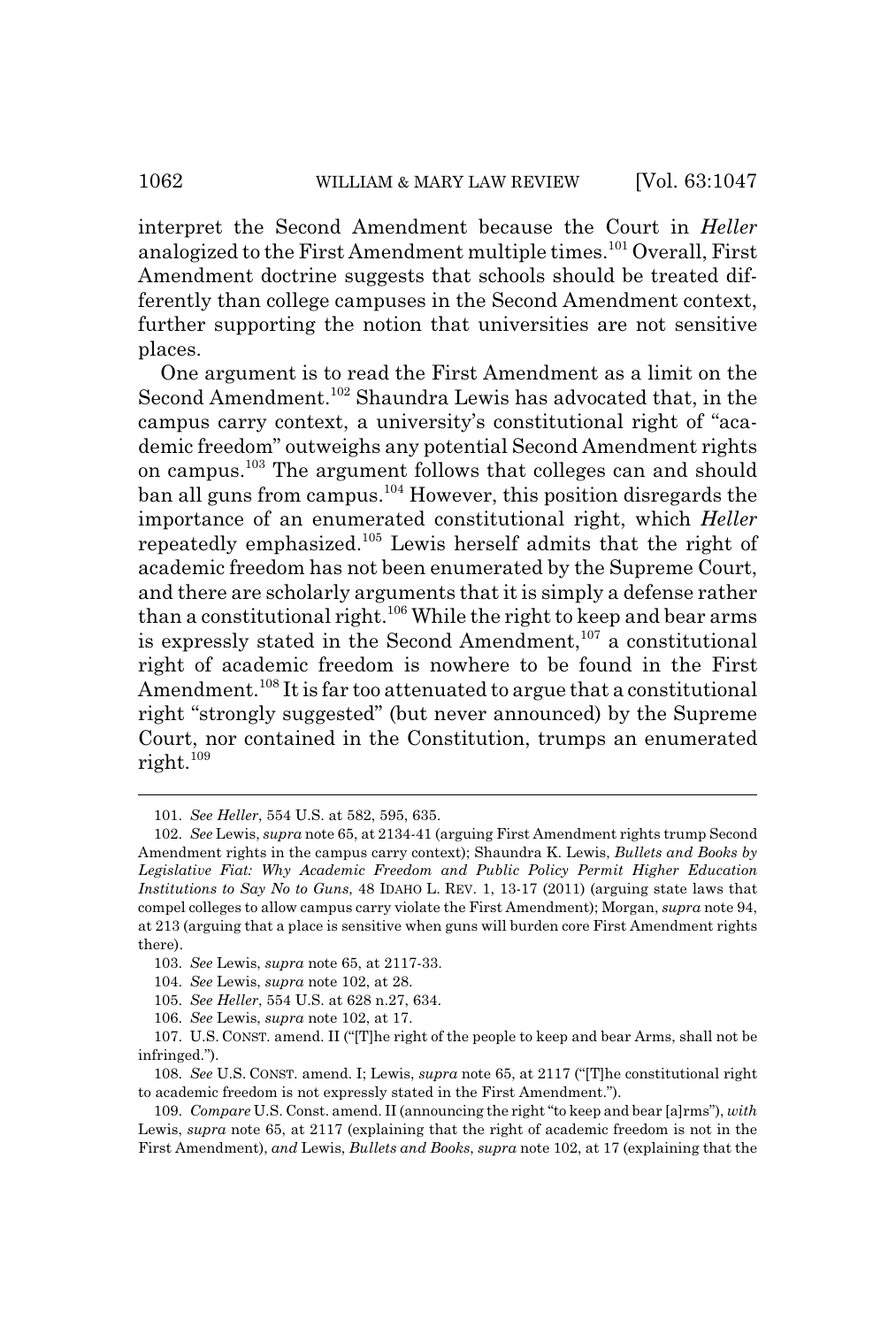A stronger scholarly argument is that First Amendment doctrine supports the contention that colleges are less sensitive than schools; therefore, universities are not sensitive places under *Heller*'s dicta.110 Jordan Pratt advanced this argument by explaining Supreme Court decisions that have interpreted First Amendment rights to be more limited in schools than at universities.<sup>111</sup> Luke Morgan has criticized Pratt's argument as borrowing too much from the First Amendment,<sup>112</sup> yet the crux of Morgan's argument is that *Heller*'s sensitive places dicta should be interpreted based on First Amendment concerns, rather than Second Amendment concerns.<sup>113</sup> Although Pratt's argument borrows from the First Amendment, it helps explain why the Court intended to treat colleges differently than schools in the Second Amendment context.<sup>114</sup>

Morgan argued that "[n]othing about college students having greater free speech rights than kindergarteners indicates that undergrads should also have the right to carry a weapon to Philosophy 101.<sup>"115</sup> The problem with this statement is that Morgan misleads the reader by making a comparison of the rights themselves, rather than a comparison of the places, which is ultimately the debate.<sup>116</sup> The argument here is not over the two rights themselves, but how to interpret why certain places are sensitive. *Heller* implies that something about the places themselves allows for more regulation.<sup>117</sup> Furthermore, Morgan overlooks the fact that colleges are primarily composed of adults who can actually buy firearms, while schools are primarily composed of children who cannot.118 In sum, First Amendment doctrine illustrates that

right of academic freedom has yet to be announced by the Supreme Court).

<sup>110.</sup> *See* Pratt, *supra* note 100, at 576-79.

<sup>111.</sup> *See id.* 

<sup>112.</sup> *See* Morgan, *supra* note 94, at 211.

<sup>113.</sup> *See id.* at 213 ("[C]ourts should adopt the following test: a place is sensitive under *Heller* when introducing guns into that place seriously threatens core First Amendment interests or activity.").

<sup>114.</sup> *See* Pratt, *supra* note 100, at 576-79.

<sup>115.</sup> Morgan, *supra* note 94, at 211.

<sup>116.</sup> *See id.*

<sup>117.</sup> The adjective "sensitive" preceding the noun "places" suggests that the sensitivity of the places is what permits the greater restriction of constitutional rights in such places. *See* District of Columbia v. Heller, 554 U.S. 570, 626-27 (2008).

<sup>118.</sup> *See* 18 U.S.C § 922(b)(1) (making it illegal for gun dealers to sell shotguns, rifles, and ammunition to anyone under the age of eighteen or to sell handguns to anyone under the age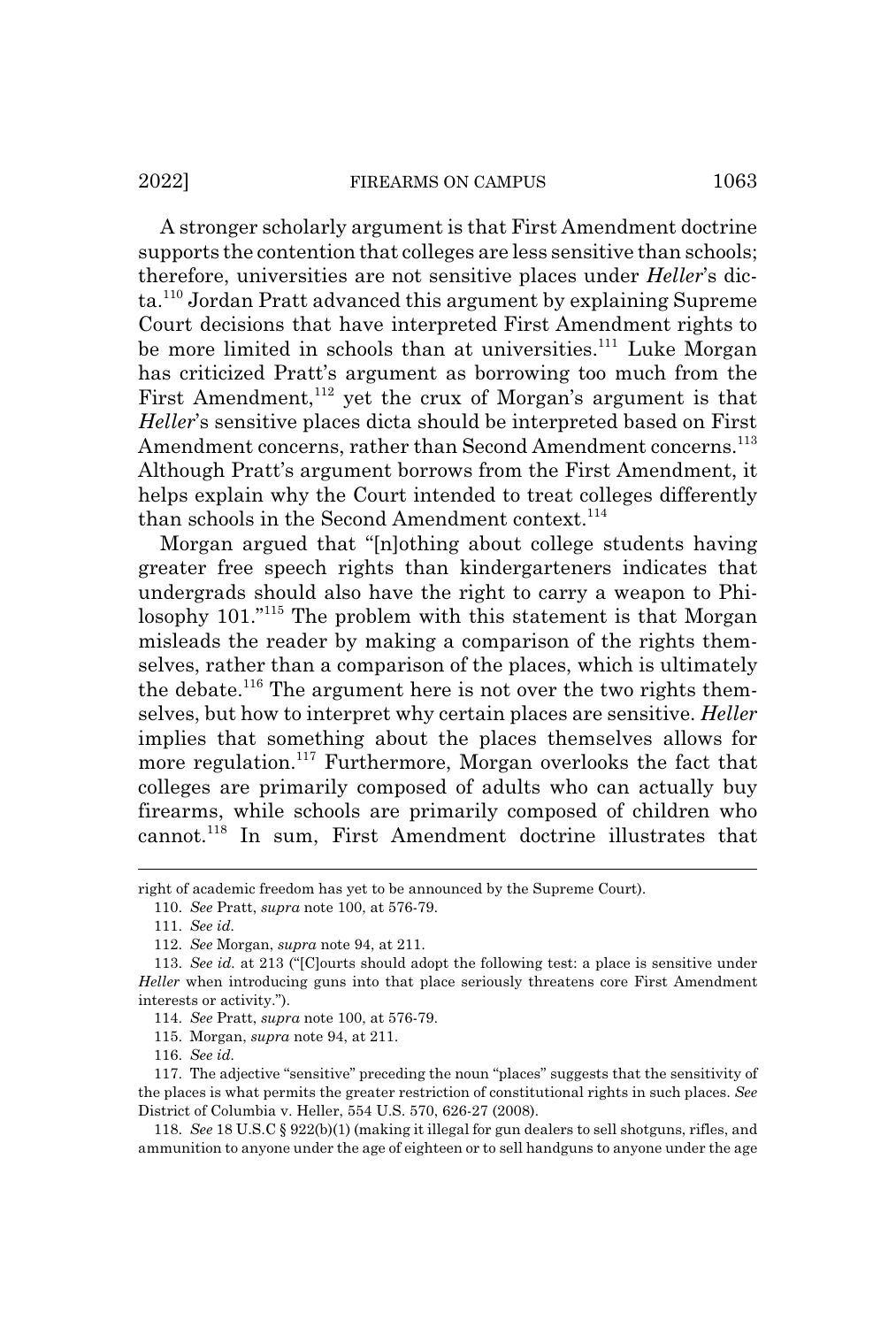constitutional rights are subject to more regulation in schools than on college campuses, which explains why *Heller* did not intend to include college campuses as sensitive places.

## *C. Federal Case Law Suggests Absolute Gun Bans on Campus Are Unconstitutional*

Even if public universities can be defined as sensitive places, federal case law suggests that total bans on all firearms on college campuses are unconstitutional, which, in turn, implies that there is some constitutional right to carry on campus. So far, this Note has characterized the campus carry issue as whether individuals have the individual right to carry firearms on campus. The issue can also be framed this way: Can a public university constitutionally prohibit any and all firearms from its campus? If a public university (or state) cannot constitutionally ban all firearms from its campus, then some individual right to carry firearms on campus must exist. In what follows, this Note argues that *Heller* and its progeny suggest absolute prohibitions on firearms on campus are unconstitutional.

Michael Rogers, a law student writing on campus carry, reached this same conclusion and suggested that courts should apply strict scrutiny to absolute firearms bans on campus.<sup>119</sup> This Note agrees with Rogers's contention that absolute prohibitions on campus are unconstitutional, but this Note does not suggest or analyze hypothetical total bans under any tier of scrutiny. This is because the sensitive places doctrine originated from *Heller*, in which the Court specifically refused to apply any tier of scrutiny to a prohibition on handgun possession within the home.<sup>120</sup> *Heller* notes that "longstanding prohibitions" on firearms in sensitive places are "presumptively lawful."121 Interpreting this language to mean that courts should apply the lowest level of scrutiny to firearms bans in sensitive places is too far of a stretch—especially given that the Court

of twenty-one).

<sup>119.</sup> *See* Rogers, *supra* note 71, at 700 ("[O]utright firearm bans on college and university campuses, due to their distant reach, absolute nature, and scope of effect, warrant the highest level of scrutiny.").

<sup>120.</sup> *See Heller*, 554 U.S. at 628-29.

<sup>121.</sup> *Id.* at 626, 627 n.26.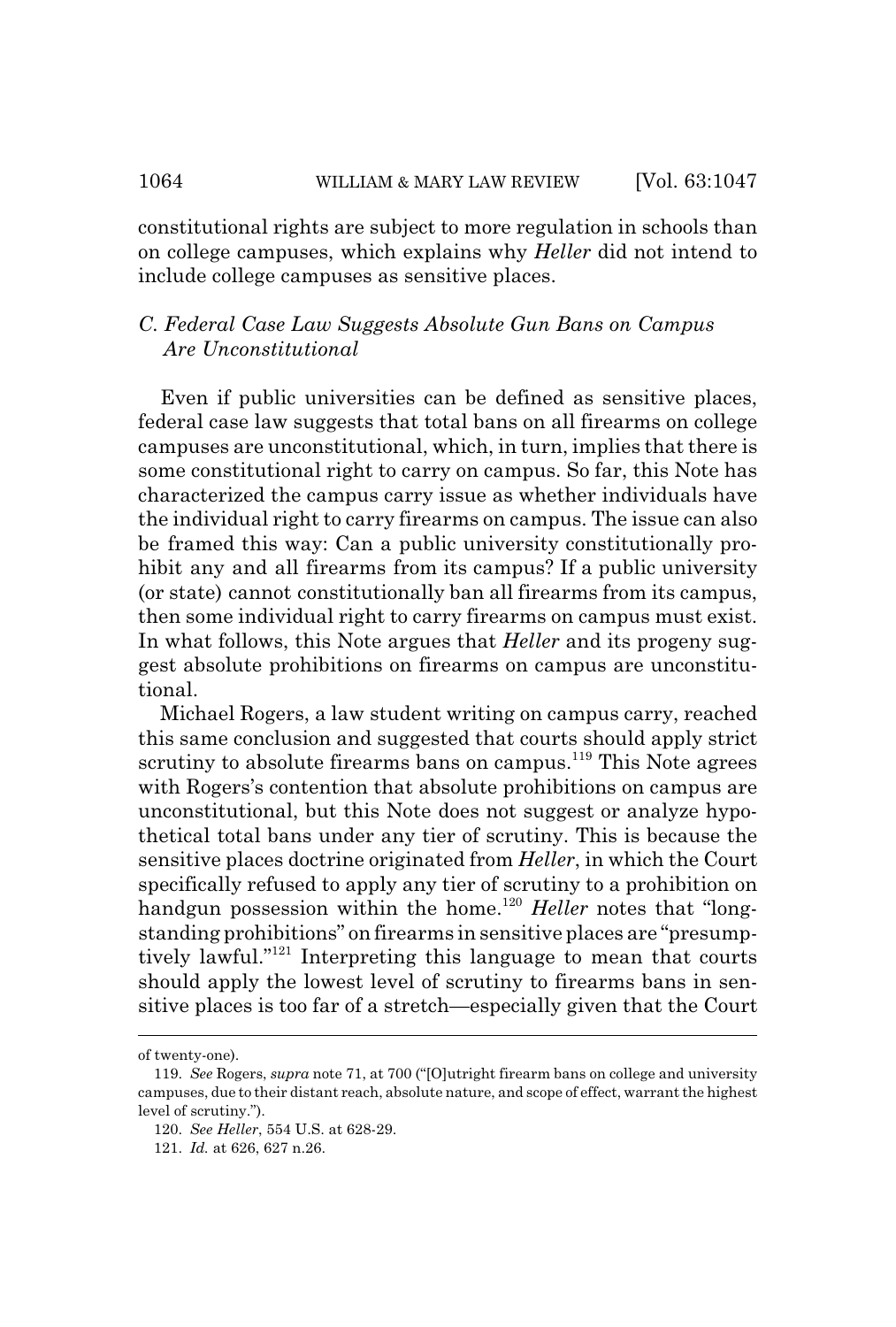in *Heller* refused to apply a specific level of scrutiny to a ban on a particular type of firearm, namely, handguns. $122$ 

#### *1. The Tiers of Scrutiny Do Not Apply to Absolute Bans*

The Court in *Heller* faced a constitutional challenge to a D.C. law that effectively prohibited Dick Heller from possessing a handgun within his home.<sup>123</sup> However, the Court struck down the ban without applying a traditional tier of scrutiny.<sup>124</sup> Specifically, the Court stated, "[u]nder any of the standards of scrutiny that we have applied to enumerated constitutional rights, [the District of Columbia's prohibition] would fail constitutional muster."125 Rather, the Court simply said that the law was a "severe restriction."126 The *Heller* Court's failure to apply a specific level of scrutiny left lower courts with little practical guidance when dealing with Second Amendment challenges.<sup>127</sup> However, *Heller* counsels in favor of lower courts not applying any specific standard of scrutiny when facing complete bans or "severe restriction[s]" like the D.C. law that was at issue.128 Instead of applying a standard of scrutiny, *Heller* focused on the history of gun regulations and the Second Amendment to strike down the D.C. law.<sup>129</sup>

Many federal circuit courts have followed *Heller*'s analysis when faced with absolute prohibitions on firearms. In 2012, the Seventh Circuit did not apply any standard of scrutiny when it struck down a law effectively prohibiting the public carrying of firearms.<sup>130</sup> Similarly, in 2017, the D.C. Circuit declined to apply a tier of scrutiny when it struck down a law that it categorized as a complete

<sup>122.</sup> *See id.* at 628-29.

<sup>123.</sup> *Id.* at 574-75.

<sup>124.</sup> *Id.* at 628-29.

<sup>125.</sup> *Id.* (citation omitted).

<sup>126.</sup> *Id.* at 629.

<sup>127.</sup> *See* Kachalsky v. County of Westchester, 701 F.3d 81, 89 (2d Cir. 2012) (explaining *Heller*'s failure to define the scope of public carry and the appropriate standard); United States v. Masciandaro, 638 F.3d 458, 467 (4th Cir. 2011) (explaining the unsettled law regarding the scope of public carry).

<sup>128.</sup> *See Heller*, 554 U.S. at 628-29.

<sup>129.</sup> *See id.* at 595, 629 (emphasizing the importance of history throughout the opinion).

<sup>130.</sup> *See* Moore v. Madigan, 702 F.3d 933, 934, 941-42 (7th Cir. 2012).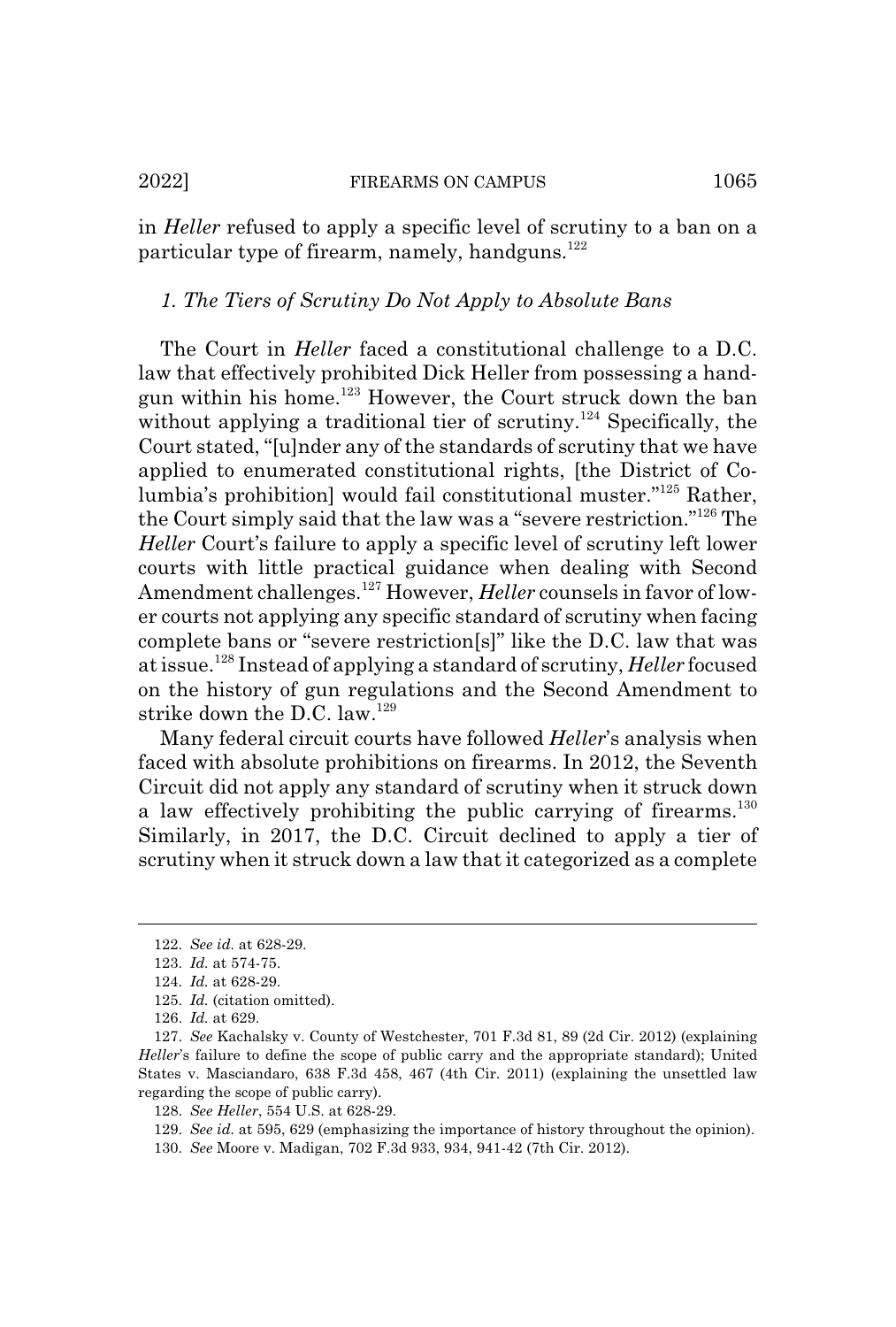ban.131 The D.C. Circuit reasoned that *Heller*'s refusal to apply a level of scrutiny stopped lower courts from finding persuasive grounds to uphold total bans.132 Even circuits that have applied intermediate scrutiny to gun regulations have adamantly pointed out that the laws upheld were not complete bans on firearms.<sup>133</sup> Before applying intermediate scrutiny and upholding New York's "proper cause" requirement, the Second Circuit pointed out that the law did "not operate as a complete ban on the possession of handguns in public."134 Furthermore, the Fourth Circuit followed this approach by differentiating Maryland's good reason requirement from an absolute ban before applying intermediate scrutiny and upholding the law.135 These approaches by federal circuit courts illustrate *Heller*'s stringency toward absolute bans on firearms and the common practice of not applying a standard of scrutiny to absolute bans on firearms.

One might think that *Heller*'s sensitive places language explicitly carved out an exception for absolute bans in places that are deemed sensitive; however, this contention reads *Heller*'s sensitive places dicta far too broadly. In footnote twenty-six, the Court noted that its sensitive places dicta simply identified "presumptively lawful regulatory measures."136 The words "presumptively lawful" may lead one to believe that the lowest level of scrutiny should be applied to firearms prohibitions in such places.

Practically speaking, this interpretation makes little sense: if courts applied mere rational basis scrutiny to all gun regulations in sensitive places, almost every measure would be upheld because of the danger that firearms pose.137 This would leave litigants with little ability to challenge any gun regulations in sensitive places under the Second Amendment. If virtually all gun regulations in sensitive places, including absolute bans, would be upheld under rational basis scrutiny, then there would be no reason for the *Heller*

<sup>131.</sup> *See* Wrenn v. District of Columbia, 864 F.3d 650, 665-66, 668 (D.C. Cir. 2017). 132. *Id.* at 665.

<sup>133.</sup> *See, e.g.*, Kachalsky v. County of Westchester, 701 F.3d 81, 91 (2d Cir. 2012).

<sup>134.</sup> *Id.*

<sup>135.</sup> *See* Woollard v. Gallagher, 712 F.3d 865, 881 (4th Cir. 2013).

<sup>136.</sup> *See* District of Columbia v. Heller, 554 U.S. 570, 627 n.26 (2008).

<sup>137.</sup> *See id.* at 628 n.27 (explaining that nearly every law would survive rational basis scrutiny).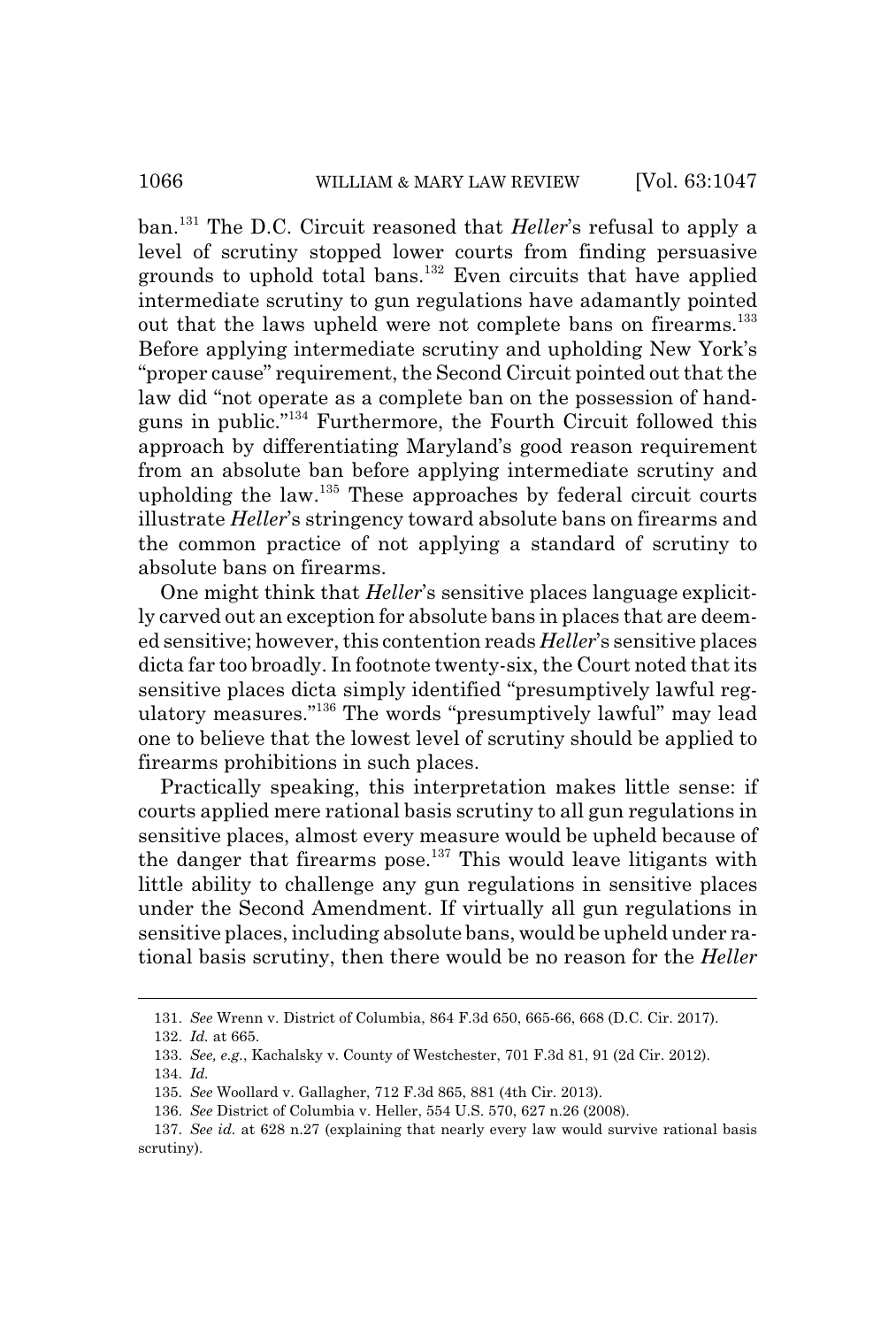Court to precede the word "lawful" with "presumptively."138 The term "presumptively" implies that some regulations within sensitive places are unlawful.139 Absolute bans on firearms are the most restrictive gun regulations that can be imposed within sensitive places. Thus, this word usage implies that such a severe restriction is likely unconstitutional.<sup>140</sup> If the Court intended the language to be read broadly, it could have simply excluded the word "presumptively" and simply stated that measures in sensitive places were lawful. More importantly, *Heller* itself stated in the very next footnote that the D.C. law at issue would pass rational basis scrutiny, but that such a test is inapplicable to enumerated rights like those in the Second Amendment.<sup>141</sup> Specifically, the Court stated, "[i]f all that was required to overcome the right to keep and bear arms was a rational basis, the Second Amendment would be redundant with the separate constitutional prohibitions on irrational laws, and would have no effect."<sup>142</sup> Therefore, a narrower interpretation of *Heller*'s sensitive places dicta is more persuasive and more aligned with the *Heller* Court's intentions.

The sensitive places dicta seems to operate more as a factor weighing in favor of upholding a gun regulation rather than a straightforward exception.<sup>143</sup> Thus, when courts are faced with

<sup>138.</sup> *See id.* at 627 n.26.

<sup>139.</sup> *See* United States v. Chester, 628 F.3d 673, 679 (4th Cir. 2010) ("In fact, the phrase '*presumptively* lawful regulatory measures' suggests the possibility that one or more of these 'longstanding' regulations 'could be unconstitutional in the face of an as-applied challenge.'" (quoting United States v. Williams, 616 F.3d 685, 692 (7th Cir. 2010))). The court in *Chester* followed *Heller* by expressly rejecting rational basis review and declined the interpretation that *Heller*'s "longstanding prohibitions" language was a straightforward exception for gun regulations. *See id.* 

<sup>140.</sup> If absolute bans on any and all firearms in sensitive places are constitutional, then the word "presumptively" is useless because restricting all firearms from a sensitive place is the most restrictive gun measure that can be imposed. *See Heller*, 554 U.S. at 629.

<sup>141.</sup> *See id.* at 628 n.27; Heller v. District of Columbia (*Heller II*), 670 F.3d 1244, 1256 (D.C. Cir. 2011) ("*Heller* clearly does reject any kind of 'rational basis' or reasonableness test."); *Chester*, 628 F.3d at 682 ("*Heller* ... indicate[d] that rational basis review would not apply in this context.").

<sup>142.</sup> *Heller*, 554 U.S. at 628 n.27.

<sup>143.</sup> *See Chester*, 628 F.3d at 679 (rejecting the idea that *Heller*'s "longstanding prohibitions" language was a "safe harbor" for gun measures because that would be applying rational basis scrutiny in the Second Amendment context, which is forbidden by *Heller*). In dicta, the Third Circuit has taken the opposite approach by explaining that *Heller*'s dicta works as an exception. *See* United States v. Marzzarella, 614 F.3d 85, 91 (3d Cir. 2010). Notably, however, the Third Circuit assumed that the challenged law burdened Second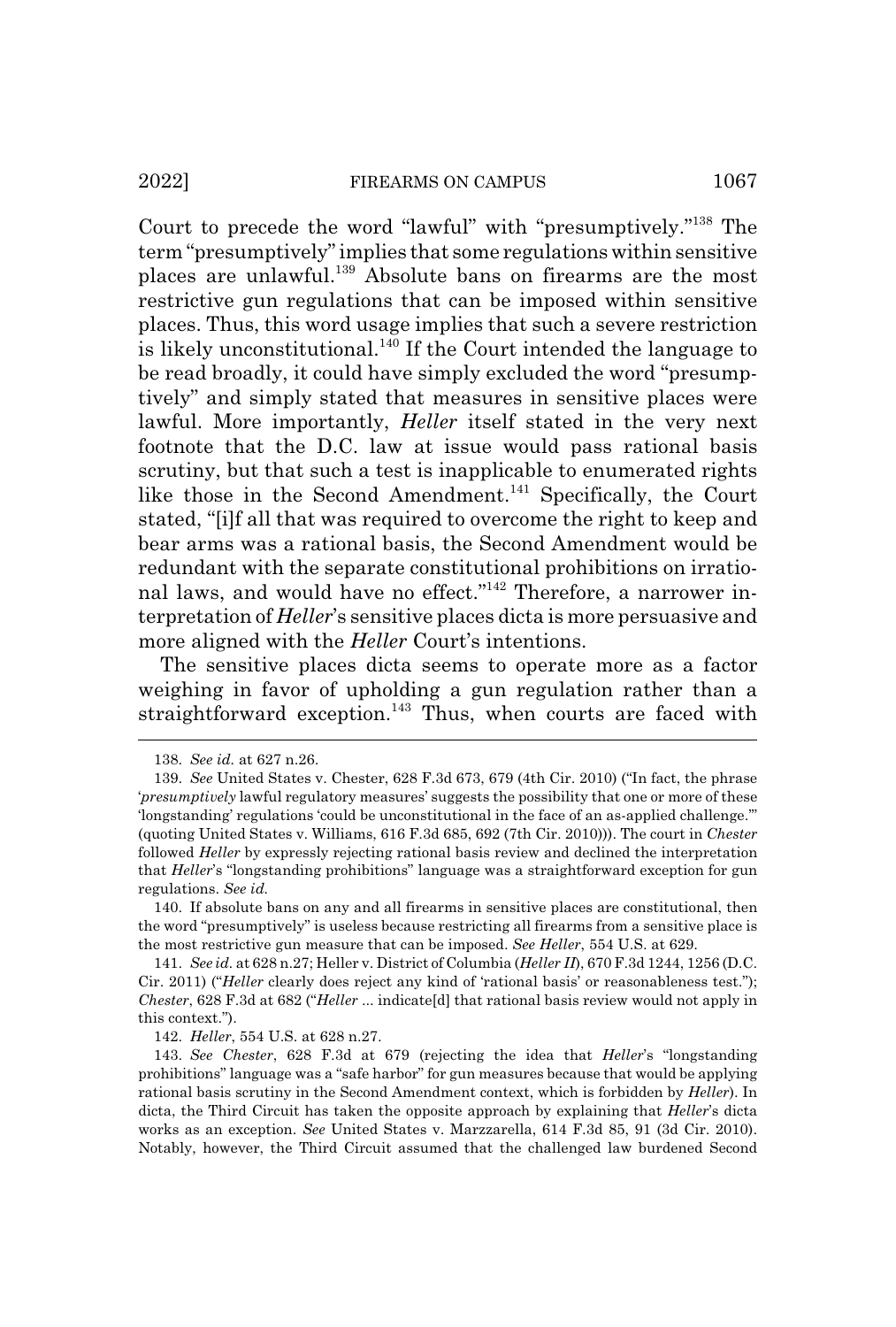absolute bans in sensitive places, they should follow *Heller* and federal circuit courts by refusing to apply a typical standard of scrutiny.<sup>144</sup> The fact that a place is sensitive should certainly support upholding a gun regulation, but the characterization itself should not be determinative. Rather, courts should follow *Heller* by invoking its historical method when dealing with constitutional challenges to absolute bans on firearms in sensitive places.

In the context of a public university, the most severe and restrictive gun regulation would be a total prohibition on all firearms. There would be no need to apply any tier of scrutiny to such an absolute prohibition according to *Heller* and subsequent decisions by federal circuit courts.145 Thus, a court facing an absolute firearms ban on a college campus should invoke *Heller*'s historical approach to determine whether the challenged restriction is constitutional.<sup>146</sup> In the next Section, this Note describes how a complete ban on firearms at a public university fails under *Heller*'s historical approach. Therefore, following *Heller* and subsequent federal case law, an absolute ban on firearms on a public university campus would likely fail constitutional muster.

## *2. Absolute Firearms Bans on Campus Fail* Heller*'s Historical Method*

Under *Heller*'s historical analysis, a total firearms prohibition on campus would likely be held unconstitutional, which implies that individuals have *some* constitutional right to carry firearms on campus. Until the Supreme Court provides further guidance, it is necessary for lower courts to roll up their sleeves and apply a historical-based approach to absolute firearms bans, even if those bans are in sensitive places. This analysis is most aligned with the

Amendment rights, and it chose to apply intermediate scrutiny rather than upholding the law as falling under the exception it claimed *Heller*'s dicta created. *See id.* at 95. Furthermore, the court relied on *Heller*'s express rejection of rational basis scrutiny for laws burdening Second Amendment rights. *See id.* at 95-96.

<sup>144.</sup> *See supra* notes 120-35 and accompanying text.

<sup>145.</sup> *See supra* notes 120-35 and accompanying text.

<sup>146.</sup> *See* Wrenn v. District of Columbia, 864 F.3d 650, 663 (D.C. Cir. 2017) (describing that *Heller* used a historical analysis and that it is the appropriate test for absolute firearms bans).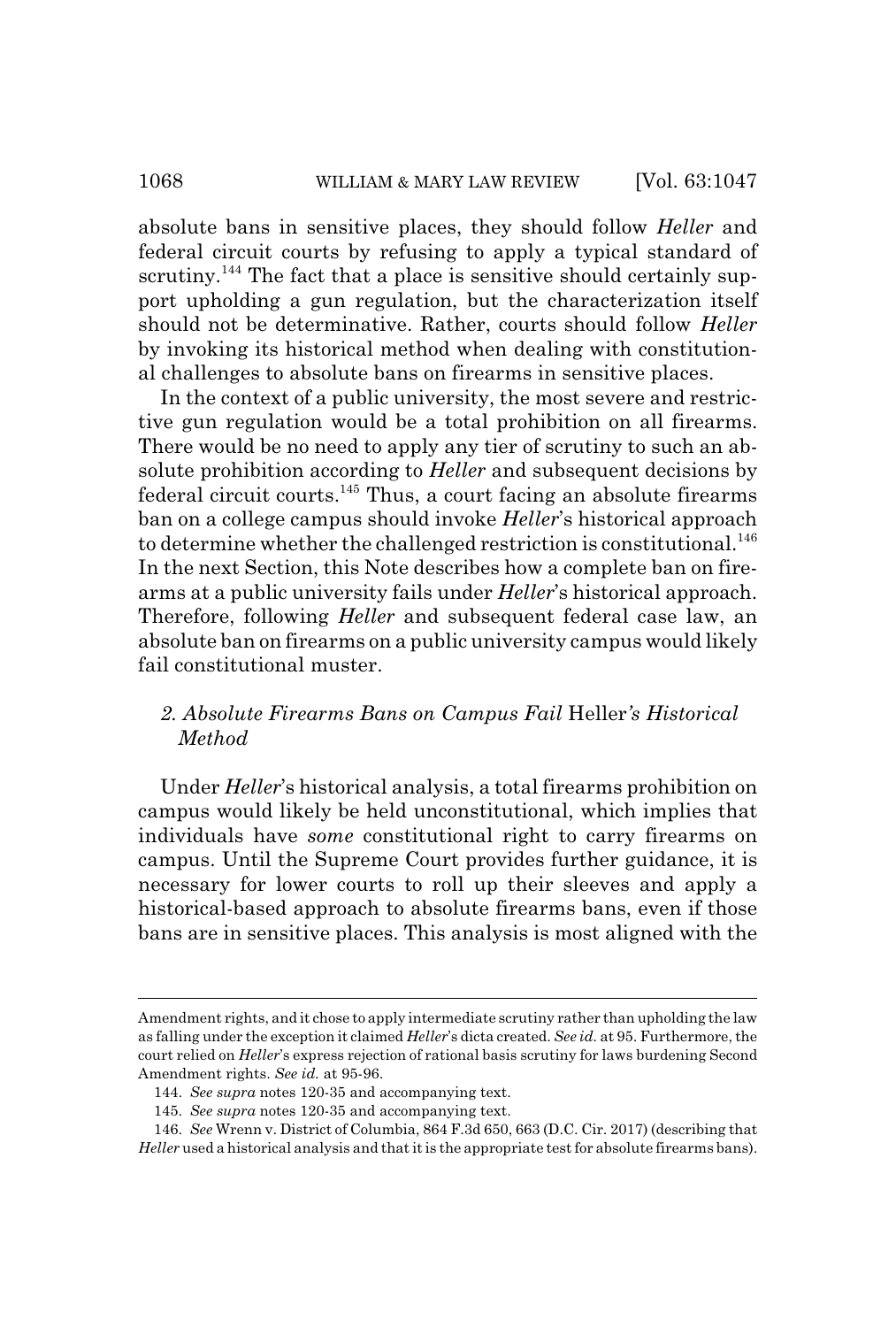Court's approach in *Heller*.<sup>147</sup> When examining the history of gun measures on college campuses, it becomes easily understood that total bans on campus are likely unconstitutional.

Scholars David Kopel and Joseph Greenlee argued that *Heller*'s sensitive places dicta has "a weak foundation in history and tradition."148 They analyzed the earliest gun regulations at public universities and reached the conclusion that the regulations do not underpin *Heller*'s designation of schools as sensitive places.<sup>149</sup> Perhaps they reached this conclusion because they miscategorized public universities as schools.150 Nevertheless, their examination of early campus gun regulations actually supports the contention that absolute gun prohibitions on campus are unconstitutional under *Heller*'s historical method.

Specifically, Kopel and Greenlee noted that the College of New Jersey, Rutgers University's predecessor, allowed guns on campus in 1853, but the state made pistol ranges illegal if they were within three miles of the campus.<sup>151</sup> In 1874, New Jersey enacted a similar law for Drew University, but the state again refused to ban guns from the campus.152 The University of Virginia banned firearms in 1824 after student rioting, but the measure was not an absolute ban because it applied only to students.<sup>153</sup> Mississippi banned concealed carry at all colleges in 1878, but the law applied only to students and allowed open carry.<sup>154</sup>

Kopel and Greenlee's research shows that states and universities that promulgated some campus gun restrictions still refrained from enacting absolute prohibitions. Importantly, James Madison and Thomas Jefferson were part of the board at the University of Virginia that chose to ban students from having firearms on campus.155 Yet even after riots and shootings on campus, Madison

<sup>147.</sup> *See generally* District of Columbia v. Heller, 554 U.S. 570 (2008) (emphasizing the importance of history throughout the opinion).

<sup>148.</sup> David B. Kopel & Joseph G.S. Greenlee, *The "Sensitive Places" Doctrine: Locational Limits on the Right to Bear Arms*, 13 CHARLESTON L. REV. 205, 294 (2018).

<sup>149.</sup> *Id.* at 249-52.

<sup>150.</sup> *See id.*

<sup>151.</sup> *Id.* at 250-51.

<sup>152.</sup> *Id.* at 251.

<sup>153.</sup> *See id.* at 249-50.

<sup>154.</sup> *Id.* at 251-52.

<sup>155.</sup> *Id.* at 250.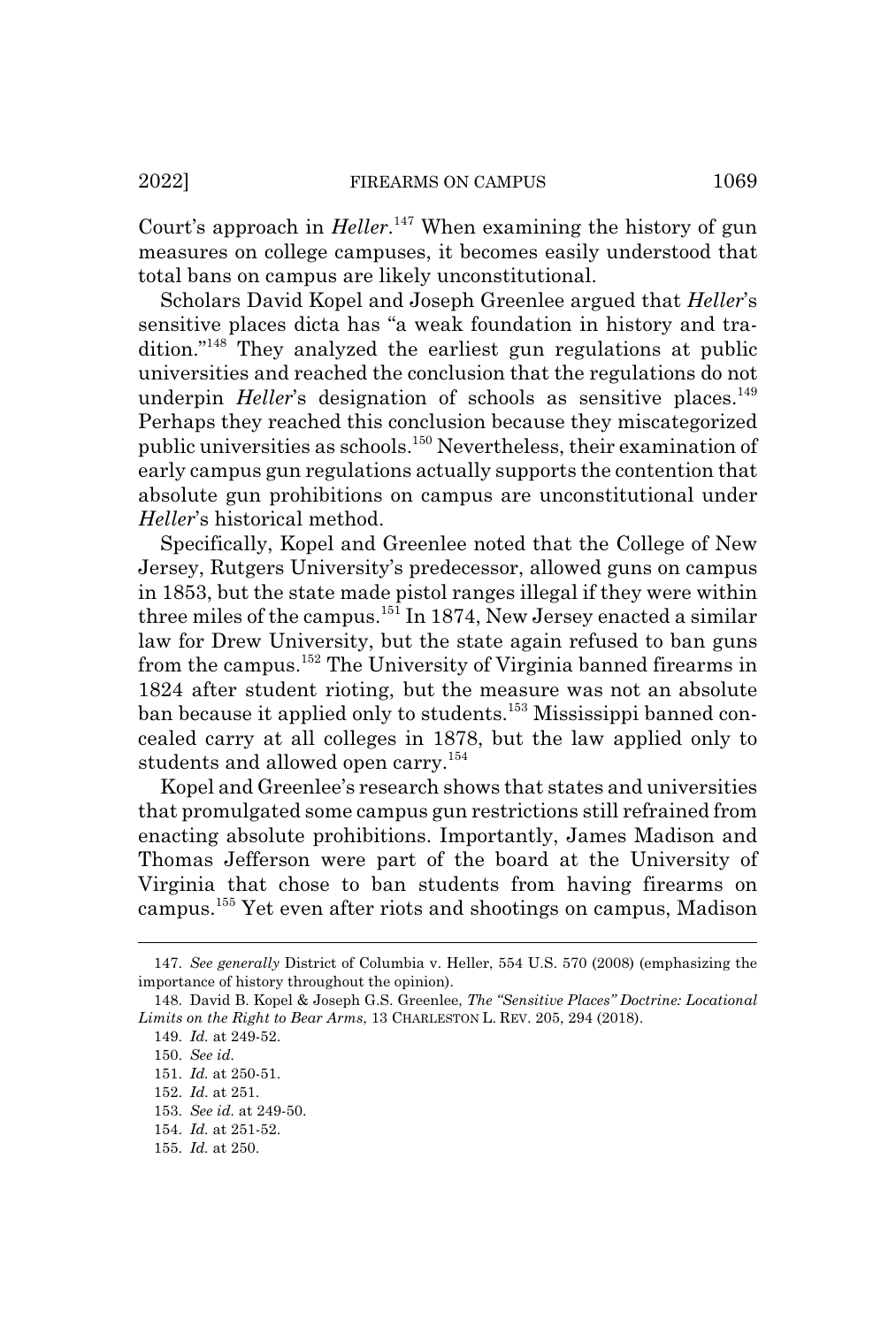and Jefferson did not enact an absolute gun ban.156 Perhaps that was because, as drafters of America's founding documents, the Second Amendment was in the back of their minds.

Modern laws also support a Second Amendment right to carry on campus. As Shaundra Lewis explained, there has been a modern trend of states removing very restrictive campus gun laws, and some states now *require* colleges to permit campus carry.<sup>157</sup> Lewis noted that only a minority of states "expressly ban" campus carry.<sup>158</sup> Even among the seventeen states that Lewis mentions "expressly ban" campus carry, a closer examination of those laws reveals that many of them are not absolute bans.<sup>159</sup> For example, Massachusetts and South Carolina allow campus carry when an individual obtains the university's consent.160 Michigan forbids *concealed* carry, but not open carry, in *classrooms and dorms*. 161 Missouri and Wyoming also limit their campus carry bans to only concealed carry.<sup>162</sup>

Although the majority of states have not prohibited campus carry, the majority of public universities have adopted their own measures

161. Lewis, *supra* note 65, at 2115 n.33. This means that in Michigan, those with a concealed carry license can carry everywhere on campus except in dorms and classrooms. *See* MICH. COMP. LAWS § 28.425o(1)(h) (2017). The statute is silent on open carry on campus. *See id.*

162. *See* Lewis, *supra* note 65, at 2116 nn.34 & 43; MO. REV. STAT. § 571.107.1(10) (2014) (prohibiting concealed carry on college campuses, but allowing concealed firearms to remain in vehicles); WYO. STAT. ANN.  $\S 6-8-104(t)(x)$  (2021) (prohibiting concealed carry on college campuses unless written consent is obtained). Forbidding concealed carry, but not open carry, is in accordance with the Ninth Circuit's interpretation of *Heller* and the Second Amendment. *See* Peruta v. County of San Diego, 824 F.3d 919, 942 (9th Cir. 2016) (en banc) ("If there is such a right [to carry in public], it is only a right to carry a firearm openly."). At least one commentator shares this view. *See generally* Jonathan Meltzer, Note, *Open Carry for All:* Heller *and Our Nineteenth-Century Second Amendment*, 123 YALE L.J. 1486 (2014) (arguing that the Second Amendment protects the right to open carry, but not concealed carry, in public).

<sup>156.</sup> *See id.* at 249-50.

<sup>157.</sup> *See* Lewis, *supra* note 65, at 2113-17.

<sup>158.</sup> *Id.* at 2115.

<sup>159.</sup> *See id.* at 2115-16.

<sup>160.</sup> *Id.* at 2115 n.32, 2116 n.42; MASS. GEN. LAWS ch. 269, § 10(j) (2021) (making it a criminal violation to possess a firearm on college campuses without consent); S.C. CODE ANN. § 16-23-420(A) (2009) (making it illegal to possess a firearm on college campuses without consent). These are not absolute bans because they allow the universities to consent to individual firearm possession; however, a university's firearms policy could be deemed an absolute ban depending on the circumstances in which it gives consent.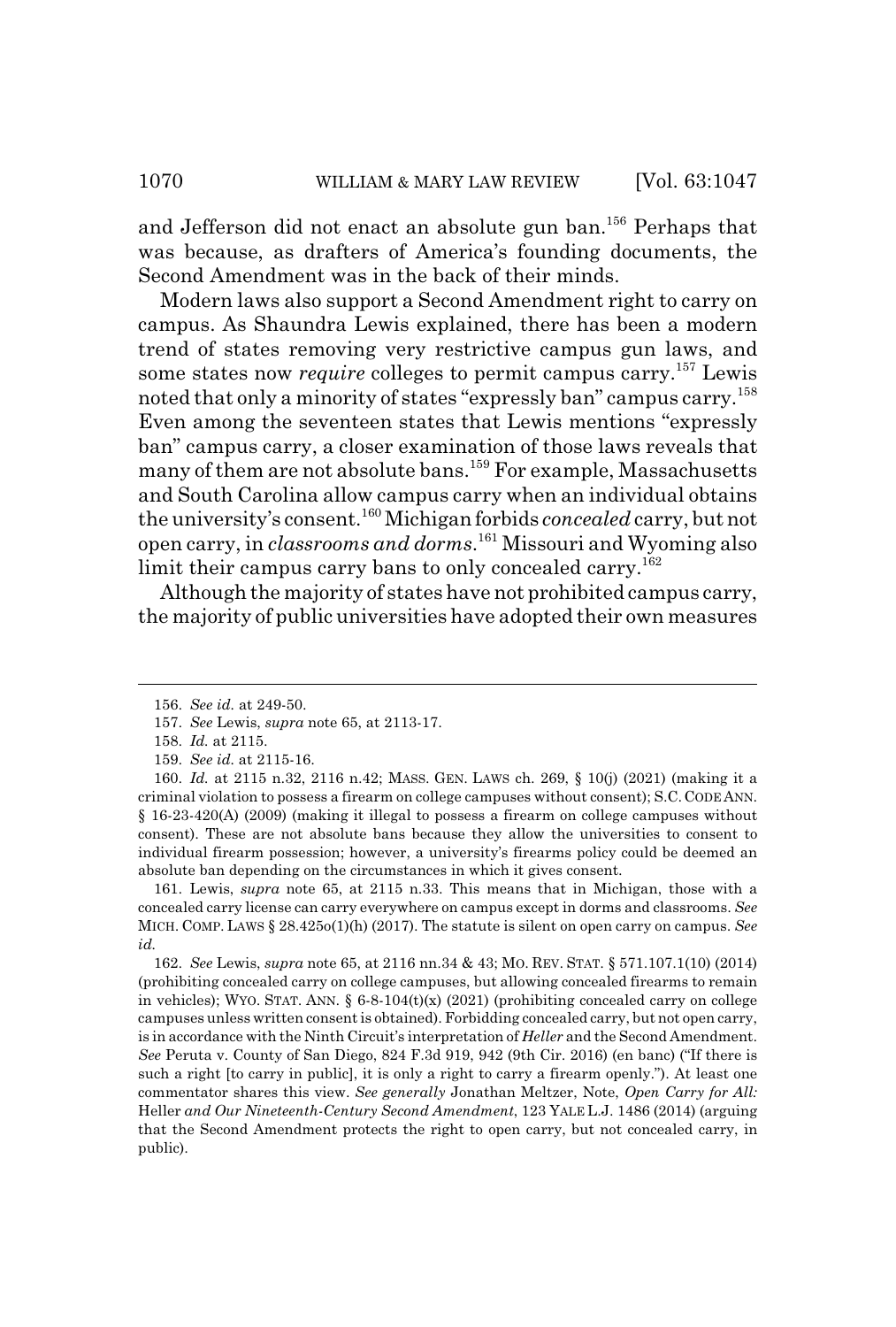to effectively ban guns on campus.<sup>163</sup> This may conflict with the Court's recognition of an individual right to carry firearms under the Second Amendment in *Heller*164 and subsequent federal case law interpreting *Heller* and the Second Amendment to imply a right to carry in public.<sup>165</sup> In 2014, five state legislatures proposed bans on campus carry, but not a single one passed.<sup>166</sup> In contrast, as of 2019, ten state legislatures had passed laws allowing concealed carry on campus.167 The refusal by the majority of states to enact absolute firearms bans on college campuses, combined with the trend by states to compel colleges to allow some form of campus carry.<sup>168</sup> shows that states are likely concerned about their universities violating individual rights guaranteed by the Second Amendment.

In sum, historical gun measures illustrate the hesitancy by colleges and our founding fathers to enact absolute bans on campus carry. Although today most colleges ban guns on their own, most state legislatures have refrained from enacting absolute bans on campus carry.169 Instead, there has been a trend by state legislatures to force universities to loosen their restrictions and allow campus carry in some form.170 Therefore, under *Heller*'s historical analysis, there is little support that public universities can constitutionally enact total prohibitions on campus carry. It follows that there exists some individual right to carry firearms on campus. However, as the next Part explains, this right is extremely narrow, and states and universities still retain broad power to enact gun restrictions.

<sup>163.</sup> *See, e.g.*, *Weapons, Firearms, Combustibles, and Explosives*, WM.&MARY (2020), https://www.wm.edu/offices/deanofstudents/services/communityvalues/studenthandbook/w eapons firearms/ [https://perma.cc/E6Y7-KVS4] (effectively banning firearms from campus by generally prohibiting firearms and reserving the right to refuse permission in any case); *see also* Lewis, *supra* note 65, at 2116-17 (stating that the majority of U.S. universities ban firearms).

<sup>164.</sup> *See* District of Columbia v. Heller, 554 U.S. 570, 579 (2008).

<sup>165.</sup> *See, e.g.*, Moore v. Madigan, 702 F.3d 933, 942 (7th Cir. 2012).

<sup>166.</sup> *Guns on Campus: Overview*, NAT'L CONF. OF STATE LEGISLATURES (Nov. 1, 2019), https://www.ncsl.org/research/education/guns-on-campus-overview.aspx [https://perma.cc/ WB7F-SRBR].

<sup>167.</sup> *Id.*

<sup>168.</sup> *See, e.g.*, TEX. GOV'T CODE ANN. § 411.2031(d-1) (West 2016) (prohibiting universities from generally banning concealed carry on campus).

<sup>169.</sup> *See supra* notes 158, 164 and accompanying text.

<sup>170.</sup> *See supra* notes 169-70 and accompanying text.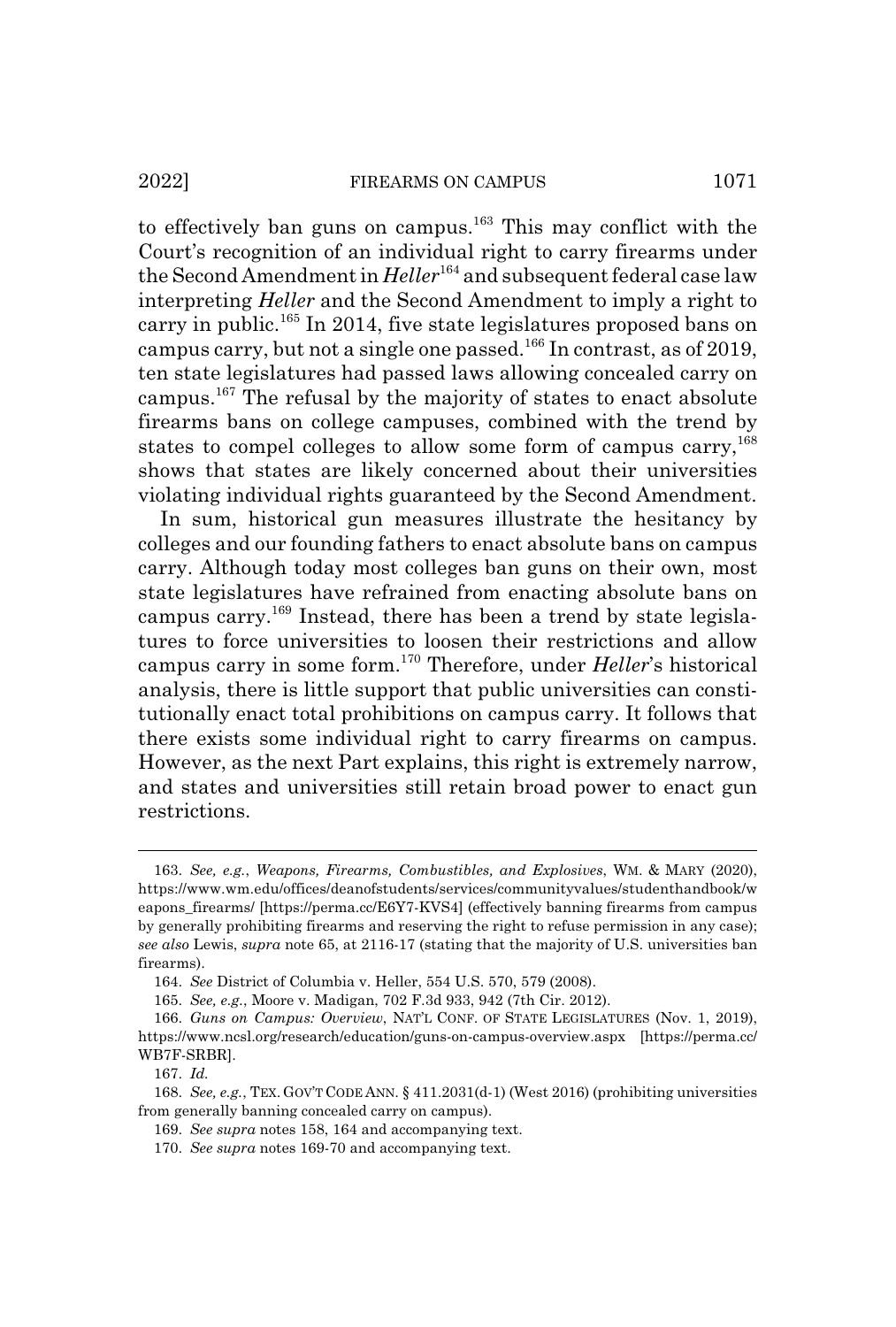## III. HOW CAN STATES AND PUBLIC UNIVERSITIES REGULATE FIREARMS?

As discussed above, *Heller*'s sensitive places dicta, lower court case law, and history and tradition suggest that there is a narrow, but constitutionally protected, right to keep and bear arms on the campus of a public university. However, like other constitutional rights, this right is not unlimited. States and public universities still hold broad power to regulate firearms on campus without infringing on individual rights guaranteed by the Second Amendment. The circuit courts have largely applied or incorporated intermediate scrutiny when assessing gun laws that are not complete bans on firearms.171 This suggests that almost every gun restriction up to a total prohibition on campus would be permissible.

#### *A. Likely Permissible Regulations Under* Heller

It is important to look at *Heller* for direction as to which campus gun regulations may be permissible. *Heller* specifically mentioned that some gun restrictions are "presumptively lawful" irrespective of whether they are in sensitive places, such as "longstanding prohibitions on the possession of firearms by felons and the mentally ill."<sup>172</sup> This means that states and public universities can presumptively ban "the possession of firearms by felons and the mentally ill."<sup>173</sup> However, the Court's statement provides little guidance for public universities because many states already generally ban these categories of people from possessing firearms.<sup>174</sup>

Furthermore, under *Heller*'s historical approach, it is likely permissible for public universities to prohibit *students* from possessing

<sup>171.</sup> *See* Gould v. Morgan, 907 F.3d 659, 672 (1st Cir. 2018); Tyler v. Hillsdale Cnty. Sheriff's Dep't, 837 F.3d 678, 692 (6th Cir. 2016); Kachalsky v. County of Westchester, 701 F.3d 81, 96 (2d Cir. 2012); United States v. Masciandaro, 638 F.3d 458, 473-74 (4th Cir. 2011); *Heller II*, 670 F.3d 1244, 1256 (D.C. Cir. 2011); United States v. Marzzarella, 614 F.3d 85, 95, 97 (3d Cir. 2010).

<sup>172.</sup> *See* District of Columbia v. Heller, 554 U.S. 570, 626-27, 627 n.26 (2008).

<sup>173.</sup> *See id.* at 626.

<sup>174.</sup> *See, e.g.*, Va. Code Ann. § 18.2-308.2 (2021) (making it a crime for felons to possess firearms).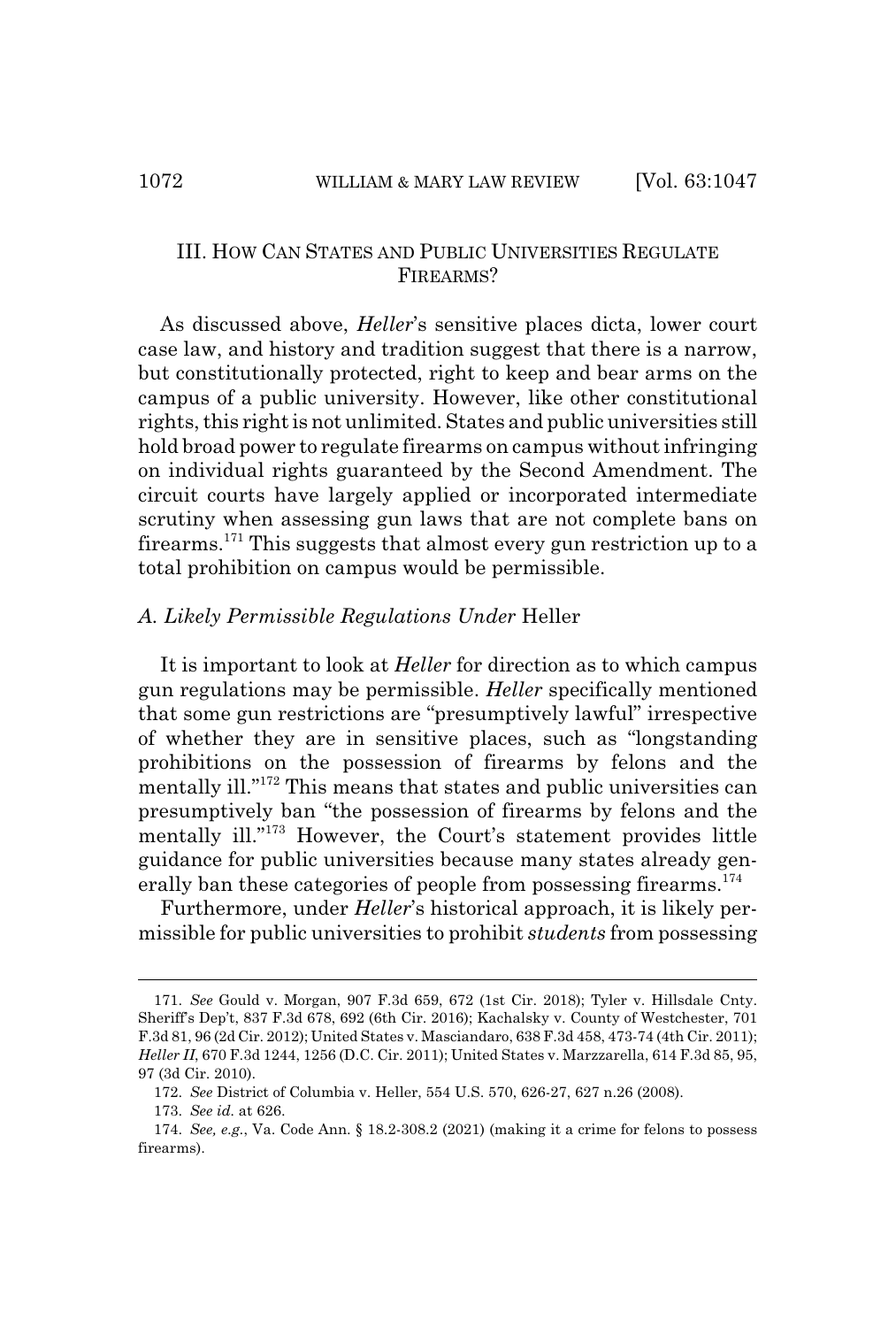2022] FIREARMS ON CAMPUS 1073

firearms on campus given that the University of Virginia enacted such a restriction in the nineteenth century with a board composed of Thomas Jefferson and James Madison.175 In the late nineteenth century, Mississippi prohibited college students from *concealed* carrying on campus, which under *Heller*'s historical approach, would support the constitutionality of such a restriction today.<sup>176</sup> However, in order to appropriately assess specific gun restrictions that are not absolute bans, it is necessary to look beyond *Heller*'s historical approach. The *Heller* Court applied a historical approach and rejected a specific level of scrutiny because the challenged law was a *complete ban* on one of the "most popular" firearms for selfdefense.177 Thus, *Heller* did not foreclose the application of a specific level of scrutiny in all circumstances.

## *B. Likely Permissible Regulations Under Intermediate Scrutiny*

The Supreme Court has not specifically indicated which level of scrutiny lower courts should apply to gun regulations that are not complete bans.178 However, the federal circuit courts have largely applied intermediate scrutiny to gun restrictions that are not complete bans, which often leads to courts upholding the challenged regulation.<sup>179</sup> Under intermediate scrutiny, the government must show: (1) an important governmental interest, and (2) that the law is substantially related to that interest.<sup>180</sup> If both elements are satisfied, the court will uphold the law.<sup>181</sup>

In 2011, in a case commonly referred to as *Heller II*, the D.C. Circuit applied intermediate scrutiny and upheld a D.C. law banning assault weapons and high-capacity magazines.<sup>182</sup> The court pointed to the dangerousness of assault weapons (and the speed at which they can fire) to find that the law was substantially related to the important "interest in crime control in the densely populated

<sup>175.</sup> *See* Kopel & Greenlee, *supra* note 148, at 250.

<sup>176.</sup> *See id.* at 251-52.

<sup>177.</sup> *Heller*, 554 U.S. at 628-29.

<sup>178.</sup> *See id.* (refusing to apply a traditional tier of scrutiny).

<sup>179.</sup> *See supra* note 172 and accompanying text.

<sup>180.</sup> *See Heller II*, 670 F.3d 1244, 1262 (D.C. Cir. 2011).

<sup>181.</sup> *See id.*

<sup>182.</sup> *Id.* at 1262-64.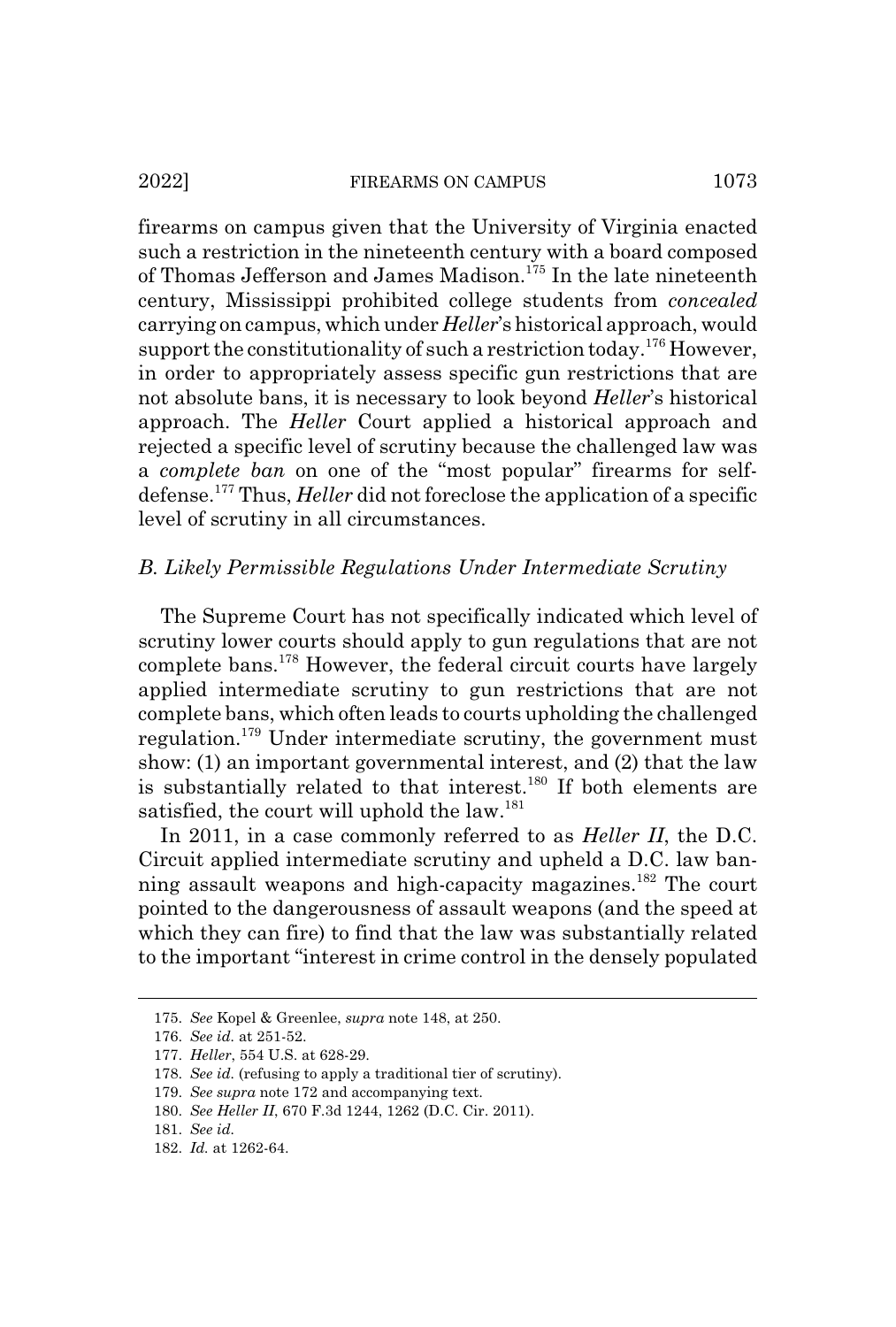urban area that is the District of Columbia."183 Furthermore, the ten-round magazine capacity restriction was substantially related to the important interest of protecting innocent people and police officers because high-capacity magazines enable criminals to shoot more rounds and injure more people.<sup>184</sup>

*Heller II* shows that, at a minimum, states and universities in densely populated urban areas could constitutionally prohibit assault weapons and high-capacity magazines from campus.<sup>185</sup> Additionally, *Heller II* shows that when intermediate scrutiny is applied in the Second Amendment context, the first element is almost always satisfied because controlling crime and protecting innocent people are generally the goals behind all gun restrictions.186 Therefore, the determining element is often whether the gun regulation is too overinclusive or too underinclusive to be considered substantially related to safety interests.<sup>187</sup>

In 2012, the Fifth Circuit applied intermediate scrutiny to uphold a federal law that prohibited the commercial sale of pistols to people under the age of twenty-one.<sup>188</sup> The court reasoned the law was sufficiently related to the important interest of controlling crime because the law only applied to handguns, meaning that adults between the ages of eighteen and twenty could still purchase long guns.189 Furthermore, adults in that age range were responsible for a large portion of homicides.190 This case shows that states and public universities could likely institute an age restriction to possess

<sup>183.</sup> *Id.* at 1262-63.

<sup>184.</sup> *See id.* at 1263-64.

<sup>185.</sup> *See id.* at 1262-64.

<sup>186.</sup> *See id.*; *see also* Geoff Dancy, Mirya Holman & Kayden McKenzie, *The Origins of Gun Policy in U.S. States*, 60 WASH. UNIV. J.L. & POL'Y 171, 176-78 (2019) (explaining that gun control policies are perceived by public health researchers to "lower the risk of fatalities" and describing the belief that more guns lead to more crime); Laurel Loomis, *A New Look at Gun Control Legislation: Responding to a Culture of Violence*, 27 BEVERLY HILLS BAR ASS'N J. 160, 162 (1993) (explaining that the goal behind the Gun Control Act of 1968 "was to limit crime by restricting public access to firearms").

<sup>187.</sup> *See, e.g.*, Kachalsky v. County of Westchester, 701 F.3d 81, 97 (2d Cir. 2012) ("As the parties agree, New York has substantial, indeed compelling, governmental interests in public safety and crime prevention. The only question then is whether the proper cause requirement is substantially related to these interests." (citations omitted)).

<sup>188.</sup> Nat'l Rifle Ass'n of Am., Inc. v. Bureau of Alcohol, Tobacco, Firearms, & Explosives, 700 F.3d 185, 207 (5th Cir. 2012).

<sup>189.</sup> *Id.* at 208-09.

<sup>190.</sup> *Id.* at 210.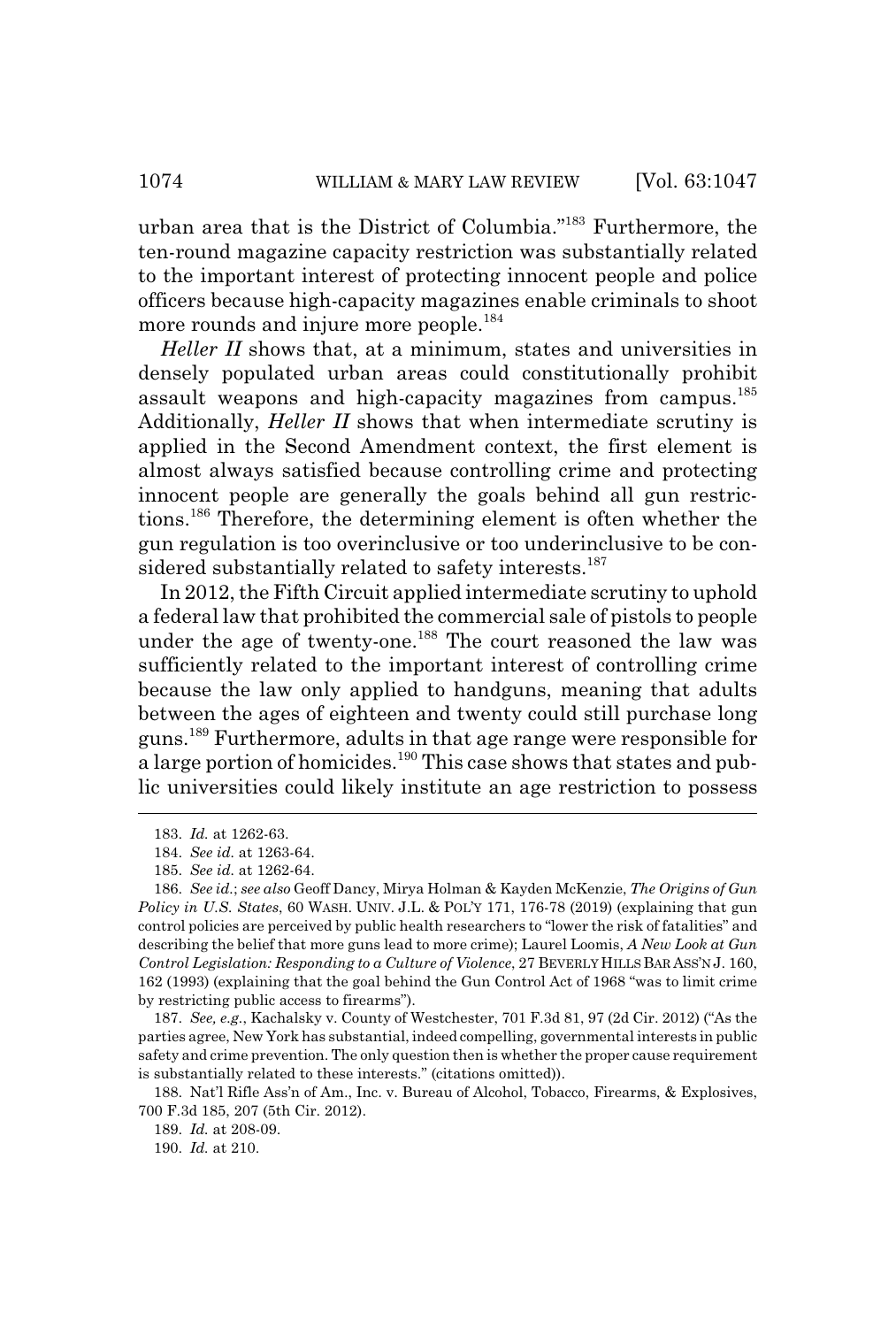certain firearms on campus, which could significantly lower the number of guns on campus.

The lower federal court case law demonstrates the leniency of the intermediate scrutiny standard when it is applied in the Second Amendment context. Generally, when the lower courts apply intermediate scrutiny, the challenged gun restriction is upheld.<sup>191</sup> It would likely be even easier for campus gun restrictions to pass intermediate scrutiny. As scholars have noted, there are often high densities of people on college campuses, and controversial material is often conveyed in college classrooms.<sup>192</sup> Although this Note disagrees that those characteristics make a place sensitive under Heller,<sup>193</sup> they remain important considerations when determining whether a law passes intermediate scrutiny. For example, the high densities of people on college campuses would support a public university's decision to implement more gun restrictions at campus events or in crowded dorms or lecture halls.<sup>194</sup> Limiting the gun restrictions to those high-density areas would likely be substantially related to the important governmental interest of campus safety.<sup>195</sup>

In sum, states and public universities have broad regulatory power if intermediate scrutiny applies to gun restrictions that are not complete bans. However, the Supreme Court's upcoming decision in *New York State Rifle & Pistol Ass'n v. Bruen* may clarify what standard of scrutiny applies to challenged laws that are not complete bans.<sup>196</sup>

Notably, then-Judge Kavanaugh dissented from the D.C. Circuit's majority opinion in *Heller II*. 197 He argued that *Heller*'s historical approach applies to all gun regulations and expressly rejected intermediate scrutiny.198 Justice Thomas has criticized the lower courts for purporting to apply intermediate scrutiny but actually

<sup>191.</sup> *See, e.g.*, Woollard v. Gallagher, 712 F.3d 865, 882 (4th Cir. 2013).

<sup>192.</sup> *See supra* note 97 and accompanying text.

<sup>193.</sup> *See supra* Part II.C.1.

<sup>194.</sup> *See Heller II*, 670 F.3d 1244, 1263 (D.C. Cir. 2011) (emphasizing that the challenged law applied to a "densely populated urban area").

<sup>195.</sup> *See id.*

<sup>196.</sup> *See* de Vogue, *supra* note 60.

<sup>197.</sup> *Heller II*, 670 F.3d at 1269-96 (Kavanaugh, J., dissenting).

<sup>198.</sup> *Id.* at 1271.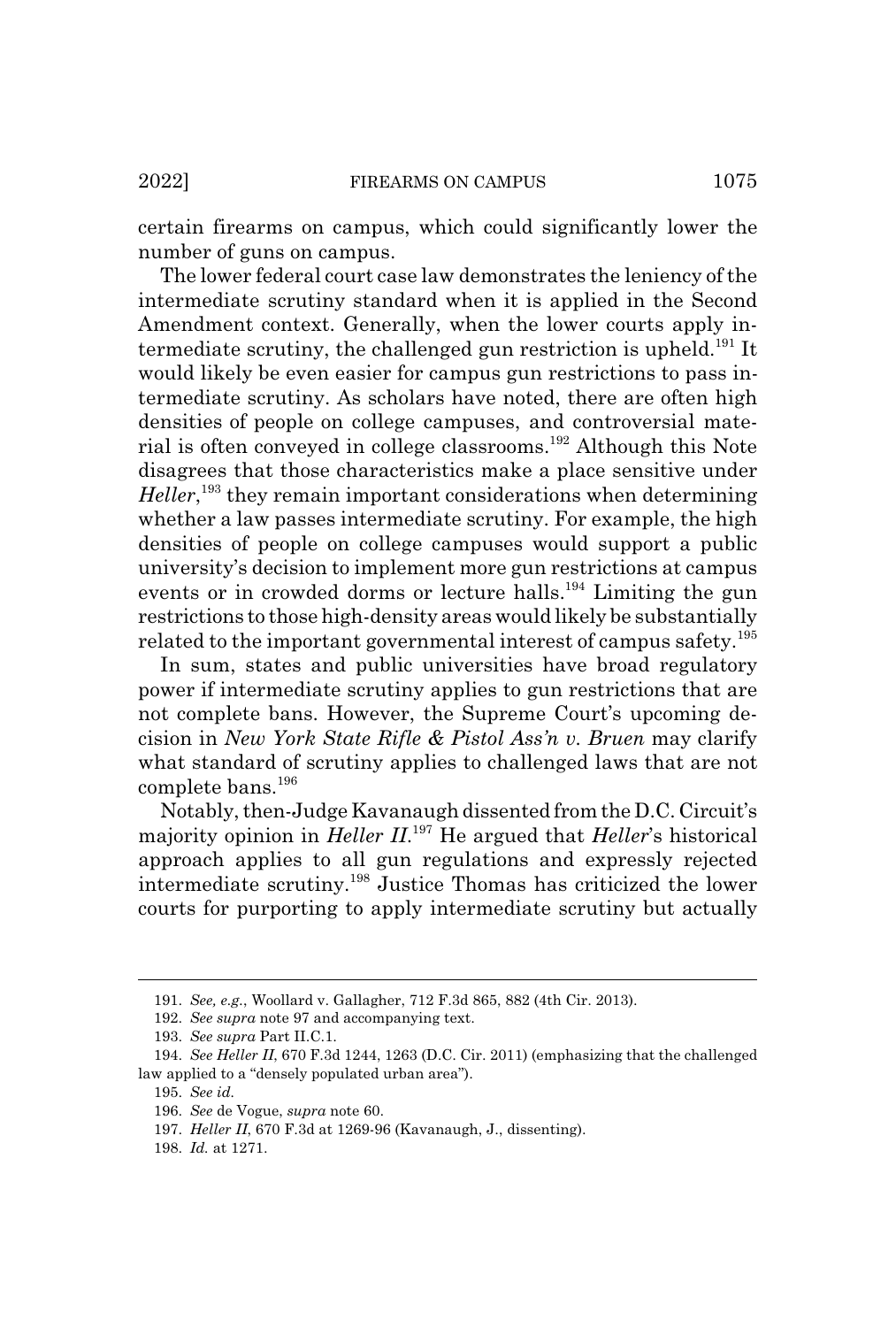applying a more permissive standard.<sup>199</sup> In a dissent while she was a judge on the Seventh Circuit, Justice Barrett expressed her originalist and historical approach to the Second Amendment.<sup>200</sup> Although the majority incorporated intermediate scrutiny in its analysis,201 Barrett's dissent failed to mention anything about intermediate scrutiny.202 Recently, Justice Alito wrote a dissenting opinion, joined by Justice Gorsuch and Justice Thomas, which stated, "[a]lthough the courts below claimed to apply heightened scrutiny, there was nothing heightened about what they did."203 Justice Kavanaugh explained in a concurrence that he agreed with Alito's worries about lower courts improperly applying *Heller* and *McDonald*. 204

Given that a majority of the Supreme Court is skeptical about lower courts' application of *Heller* and their interpretation of the Second Amendment, it is likely that the Court's current makeup would affirm the narrow constitutional right to carry on campus. The Justices' distrust in lower courts may also lead to an opinion clarifying the Second Amendment. But until then, it is safe for public universities to assume their gun restrictions are constitutional as long as they are substantially related to an important interest and do not amount to a complete ban of firearms from campus.

#### **CONCLUSION**

Although policy reasons may indicate otherwise, contemporary Second Amendment law strongly suggests that there is a narrow constitutional right for individuals to carry firearms on the campus

<sup>199.</sup> *See* Silvester v. Becerra, 138 S. Ct. 945, 948 (2018) (Thomas, J., dissenting from denial of certiorari) ("The Ninth Circuit claimed to be applying intermediate scrutiny, but its analysis did not resemble anything approaching that standard.").

<sup>200.</sup> *See* Kanter v. Barr, 919 F.3d 437, 451 (7th Cir. 2019) (Barrett, J., dissenting).

<sup>201.</sup> *Id.* at 447-48 (majority opinion).

<sup>202.</sup> *See id.* at 451-69 (Barrett, J., dissenting). Although Justice Barrett did not mention intermediate scrutiny, she did mention that the majority's holding "treat[ed] the Second Amendment as a 'second-class right, subject to an entirely different body of rules than the other Bill of Rights guarantees.'" *Id.* at 469 (quoting McDonald v. City of Chicago, 561 U.S. 742, 780 (2010)).

<sup>203.</sup> N.Y. State Rifle & Pistol Ass'n, Inc. v. City of New York, 140 S. Ct. 1525, 1541-42 (2020) (Alito, J., dissenting).

<sup>204.</sup> *Id.* at 1527 (Kavanaugh, J., concurring).